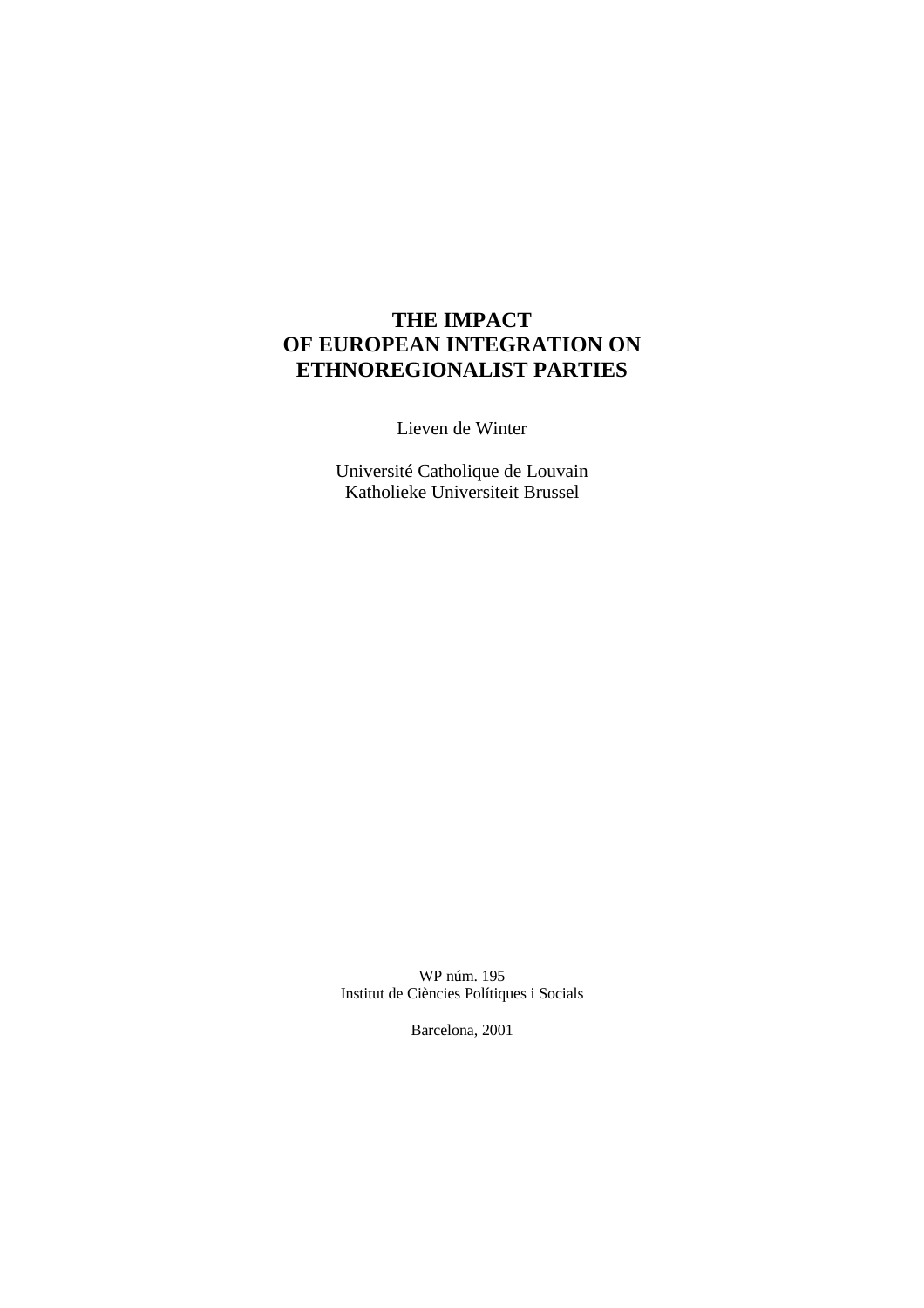The Institut de Ciències Polítiques i Socials (ICPS) was created by the Universitat Autònoma de Barcelona and the Diputació de Barcelona in 1988. The ICPS is attached to the Universitat Autònoma de Barcelona.

These "Working Papers" -thought of as subject for discussion- are the result of research work in progress. Appearance in this series does not preclude further publication. This paper must not be reproduced without the author's licence.





Barcelona xarxa de municipis

© Lieven de Winter

Design: Toni Viaplana Printer: A.bis c/ Leiva, 3, baixos. 08014 Barcelona ISSN: 1133-8962 LD: B-47.602-2001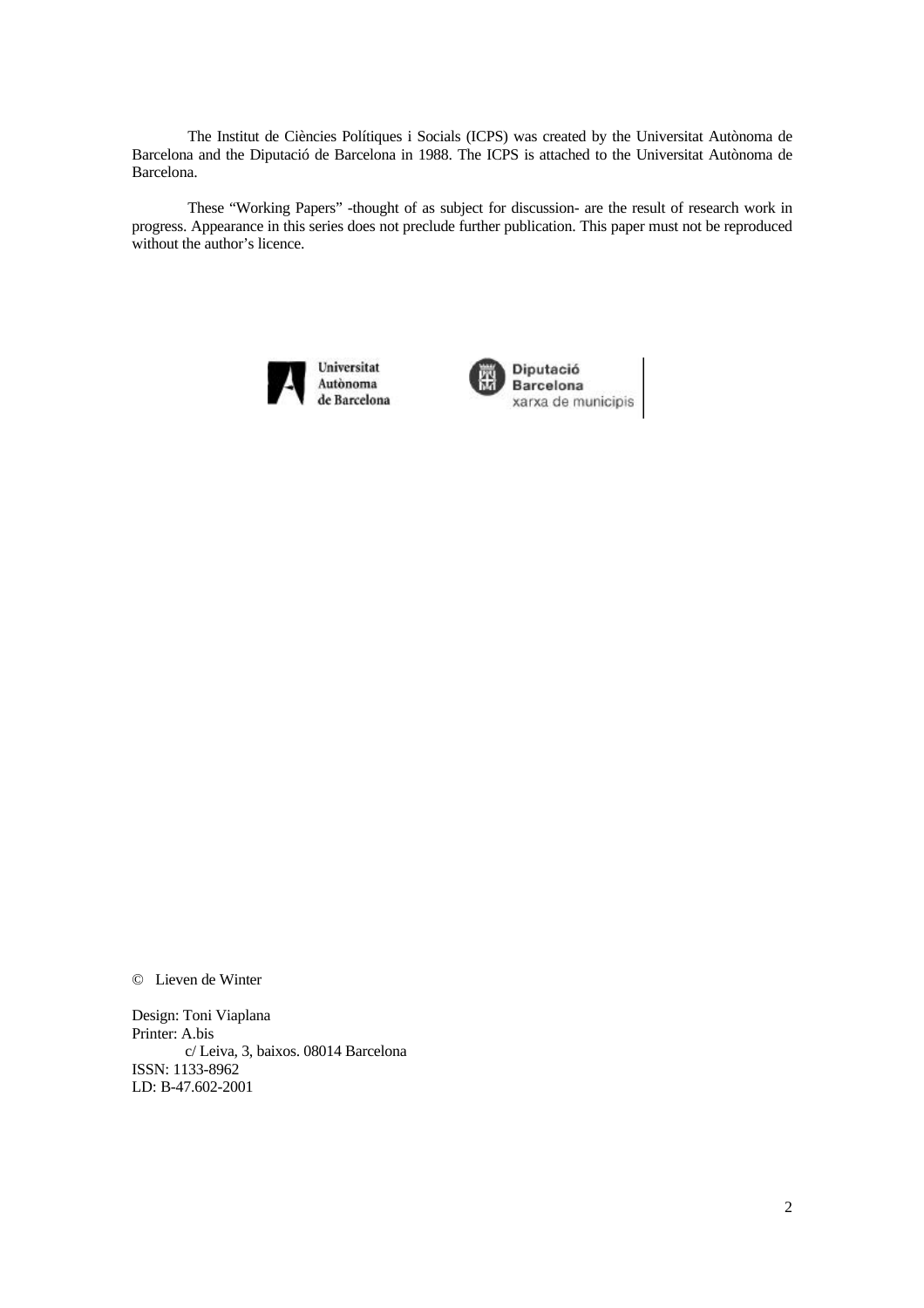#### I. **INTRODUCTION**

### A. **Ethnoregionalist parties and the European Union: a neglected link**

The analysis of the impact of European integration on ethnoregionalist parties (ERPs) in Europe has up until now received very little scholarly attention. This lacuna is partially due to the lack of comparative research treating this group of parties as a genuine European party family. Most comparative analyses of European parties just omit this family, in spite of the fact that, for different reasons (see below) one can expect that the impact of European integration to be particularly strong on this party family, the fact that the Democratic Party of the Peoples of Europe/European Free Alliance defines itself (together with the EPP, PES, ELDR, EFGP) as a genuine European political party (conform to art. 138a of the European Union-Treaty), and that the other four europarties treat the DPPE-EFA as a genuine europarty<sup>1</sup>. This neglect is reinforced by the feeble representation of ethnoregionalist parties in terms of seats in the European Parliament, which is in the first place due to the relatively small size of the regions in which they compete for votes (De Winter & Türsan, 1998)<sup>2</sup>. Finally, ethnicity in modern societies is often seen as an anachronism and particularly within the context of an integrated Europe and gradual functional disappearance of the old nation-states.

However, for this party family, European integration is highly significant, as this process radically modifies -and generally in a positive way- the structure of opportunities of regions and ethnoregionalist parties.

### B. **Definition of Europeanisation of political parties**

Drawing from a variety of approaches to the study of Europeanisation and of political party change<sup>3</sup>, we would like to define the process of Europeanisation of political parties as follows:

> *Europeanisation of political parties can be defined as the dual, gradual, interactive and differentiated process of the emergence and development at the European level of distinct political parties (in terms of party in the electorate, party in office, party organisation, party policy preferences), party system(s), party government and linkage systems, the growth of policy networks permitting a partisan element in the elaboration, decision-making and implementation and legitimisation of authoritative European rules, through bottom-up, top-down and elitist interactions, and, at the same time, at the national and subnational level, the gradual and differentiated process of adaptation of parties, party systems and party governments and linkage systems to the development of parties at the European level, in, on the one hand, a direct way through multilevel interaction within these Europarties, and, on the other hand, indirectly by adapting to the effects that the wider process of development of European institutions and policies have on the national and regional structure of opportunities and constraints in which domestic parties operate. This adaptation will differ between parties and countries depending on the nature of existing national cleavages structures, the political and administrative cultures and institutions, party organisational structures, the predominance of office, vote, and policy seeking objectives, and concrete (bargaining) opportunities regarding (continued) government participation.*

Hence, the necessity to define this process in a multilevel, multidirectional, multidimensional and multidisciplinary way indicates that the task of studying the Europeanisation of parties, even of a single and "small" party family, is a gigantic task of uncommon complexity to party researchers<sup>4</sup>, that in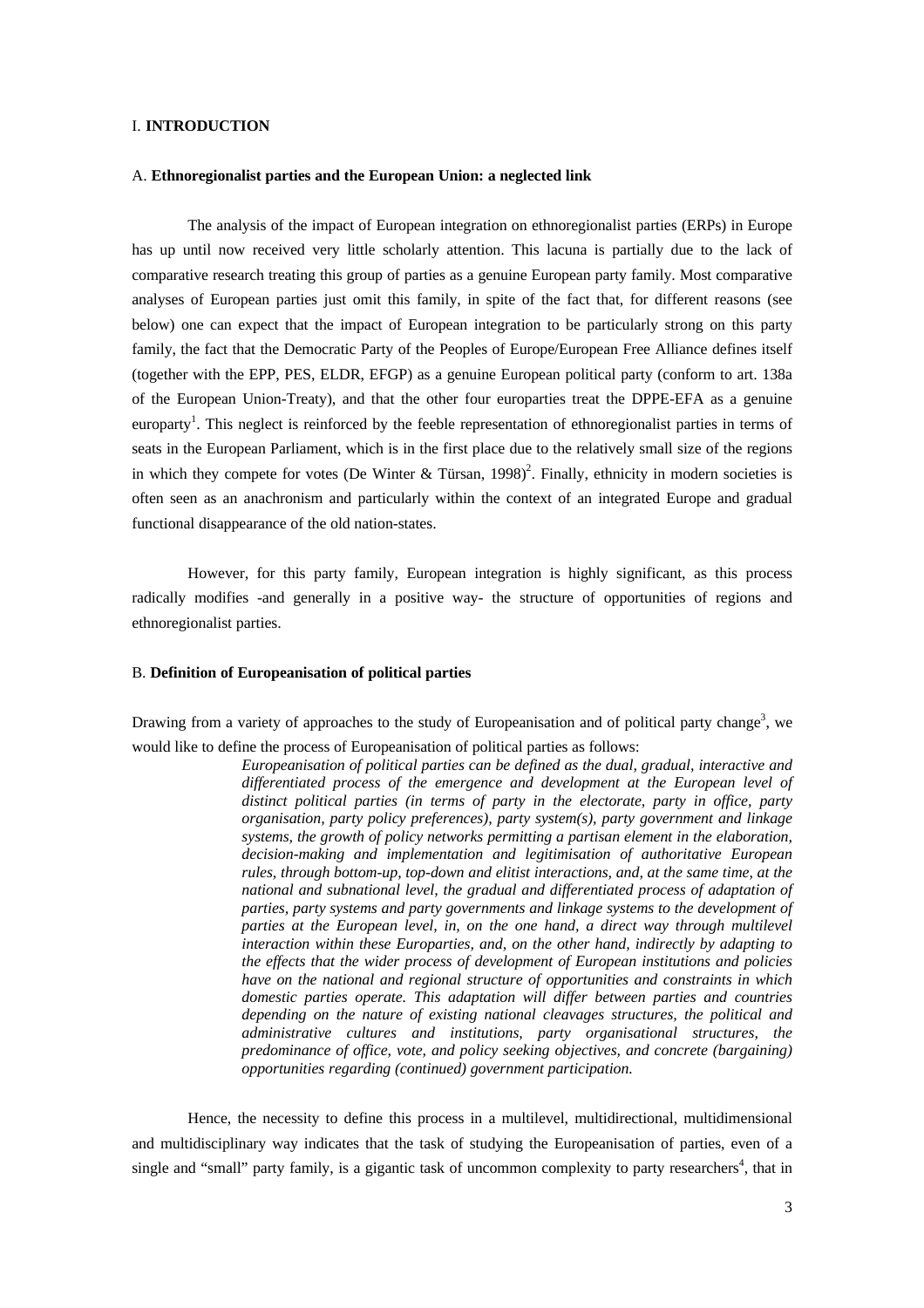practice only can be handled by a network of researchers, preferably constituted of specialists in a particular party per country. Hence, in this paper, we will only try to make a modest contribution to the field. First we present an overview of the theoretical arguments regarding the different types of effects that European integration may have on ethnoregionalist parties, that are typical for this party family. We will omit theories and hypotheses on general impact of European Union on all types of domestic parties, as Ladrech (2000), Bartolini (1999), Katz (1999) and others have formulated them. In a second part we will present some partial empirical data on the adaptation of ethnoregionalist parties to European integration. In a later stage, we will formulate some hypotheses regarding the different impact Europeanisation may have on different types of ethnoregionalist parties, following the line of Marks (1999).

### C. **Definition of ethnoregionalist parties**

From the plethora of labels and definitions that one finds in the literature, we prefer to use the term "ethnoregionalist" parties that we define on the basis of the two common denominators that unite them: 1) a subnational territorial division; 2) a population that the ethnoregionalist party pretends to constitutes a category that is culturally distinct and has an exclusive group identity. Their programmatically most defining characteristic is their demand for empowerment of the ethnoregional collectivity (De Winter, 1994: 28; Türsan, 1998: 5). This demands thus calls for the reorganisation of the power structure of the national political system, for a certain degree of self-government for the region. This degree can vary from cultural protectionism to straigthforward separatism (De Winter, 1998).

Viewed from the perspective of a process of transfers of competencies from the national level to a higher level (and in federal and regional states, also competencies that belong to the regions and federal states), European integration undoubtedly constitutes an amplification of the "democratic deficit" defined in terms of distance between decision-makers and the beneficiaries of public policies<sup>5</sup>. Thus, more than for other party families, European integration strikes at the heart of the cleavage on which this party family is build, i.e. the empowerment/dispowerment of a higher level decision-making centre and the regional periphery opposition.

However, for a variety of reasons, as integration proceeded these parties have not turned into Euroscepticals, rather on the contrary. In fact, in some recent analyses the use of the European Union context as a resource is considered as one of the defining and innovative aspects of "neo-nationalism" (McCrone 1998).

## II. **POSITIVE AND NEGATIVE IMPACT OF THE EUROPEAN UNION ON ETHNOREGIONALIST PARTIES**

A. **The European Union as a constraint on the development of ethnoregionalist parties and their constituency**

*1. The European Union as a threat to regional empowerment*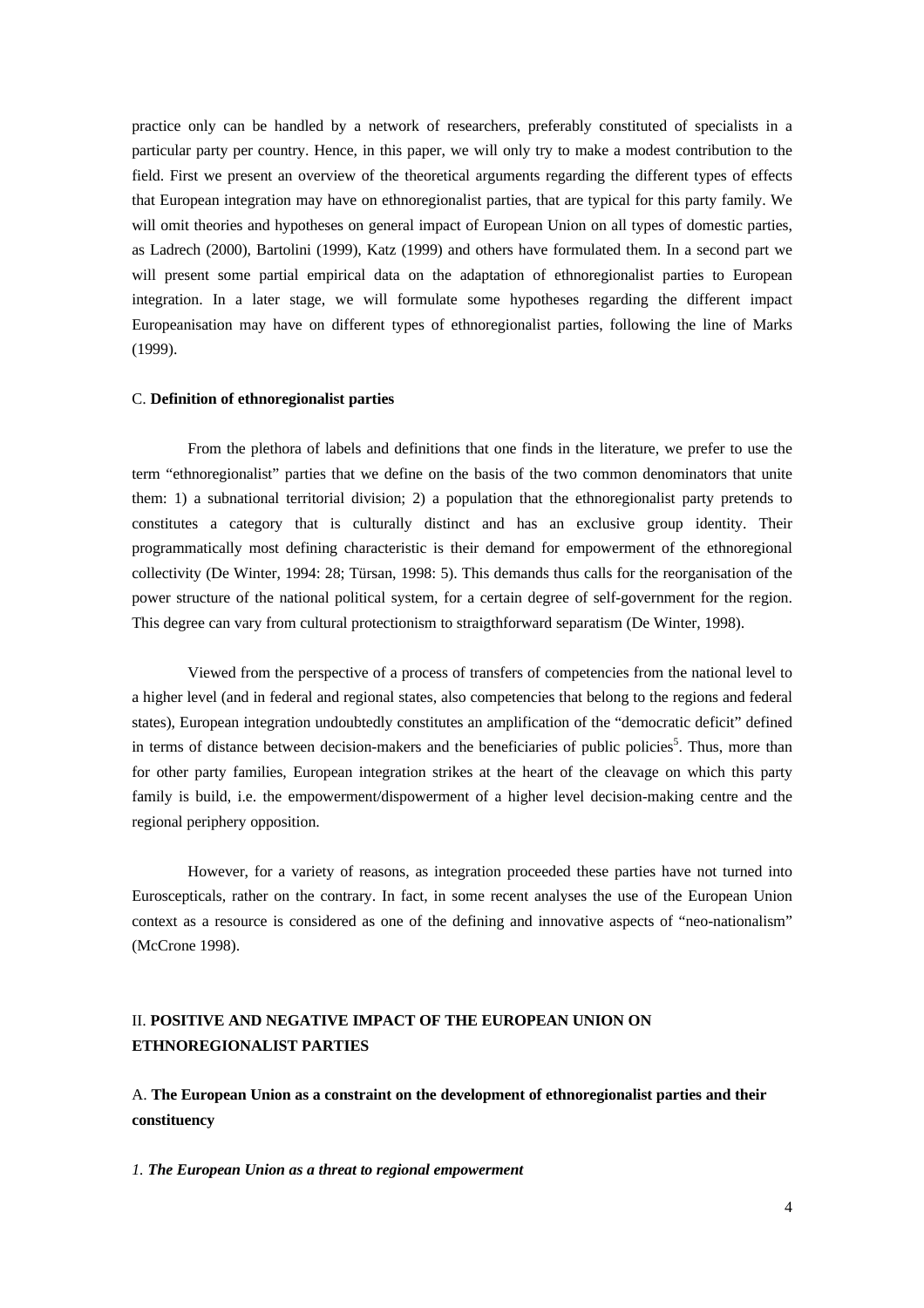Historically, the founding fathers of European integration were strongly anti-nationalist, as nationalism in all it forms was considered as the main cause to the "European civil war" that ran from 1933 to 1945 (Hobsbawm, 1992). The European Coal and Steel Community intended to put the basic industry necessary for (French and German) re-armament under supranational control. The creation of Euratom was inspired by similar objectives. European integration essentially aims at diminishing the sovereignty of the national state and therefore the ambition of some historic regions to become new states in the 19th century sense may appear anachronistic.

European integration represents a process of centralisation of the decision-making process. Initially restricted to the economic activities linked to re-armament, this centralisation has spread into other sectors of economic and monetary policy making, recently starting to include aspects of foreign policy, national defence and internal security. This process should logically widen the gap between, on the one hand, regional populations and beneficiaries of public policies and, on the other hand, the main decision-making centres regarding policies relevant to the populations that ethnoregional parties want to empower.

In addition, European integration and economic globalisation may exacerbate territorial disparities, further peripheralise marginal regions and reinforce the stronger regions (in the "golden triangle" or "blue banana"). The accentuation of these regional disparities and occurrence of asymmetrical shock can not anymore be countered by public intervention: regions can not devaluate their currency in order to restore competitiveness, European Union competition policy prohibits state subsides to ailing industrial sectors concentrated in certain regions, the use of deficit spending and the manipulation of interest rates have severely been restricted by the convergence criteria of the Maastricht Treaty (De Grauwe, 2000). In spite of the rhetorical and genuine efforts for European Union regional and structural funds policy, the budget for reducing regional disparities remains on the average below 2% of GDP of European Union member states. In addition, economic disparities are reinforced by political ones: in the most marginal regions -in which European Union regional policies constitute a considerable part of the Gross Regional Product- party political ethnoregional mobilisation is generally weak, while ethnoregionalist parties tend to flourish most strongly in the richer regions (Fearon & Van Houten, 1998).

European integration poses also a series of political and constitutional challenges to the regions, as European Union competencies also affect those policy domains devoluted to regions in federal states<sup>6</sup> (hence the insertion of art. 146 of Maastricht Treaty allowing regional ministers to represent their country in the Council of Ministers for matters decided in their country on the regional level). In addition, the most important channel of access of regions to the European Union decision-making process is their national government. The better regional interests are integrated in the national policy making system, the better they will be looked after in Brussels (Keating, 1998: 166).

Whitehead (1996) argues that the desire of uniformity in European structures may cause countries with asymmetrical federalism (like Spain and Belgium) to revise their structures of authority between regions and the centre, through for instance a standardised interpretation of the concept of subsidiarity. Inevitably, the most empowered regions would loose in this process.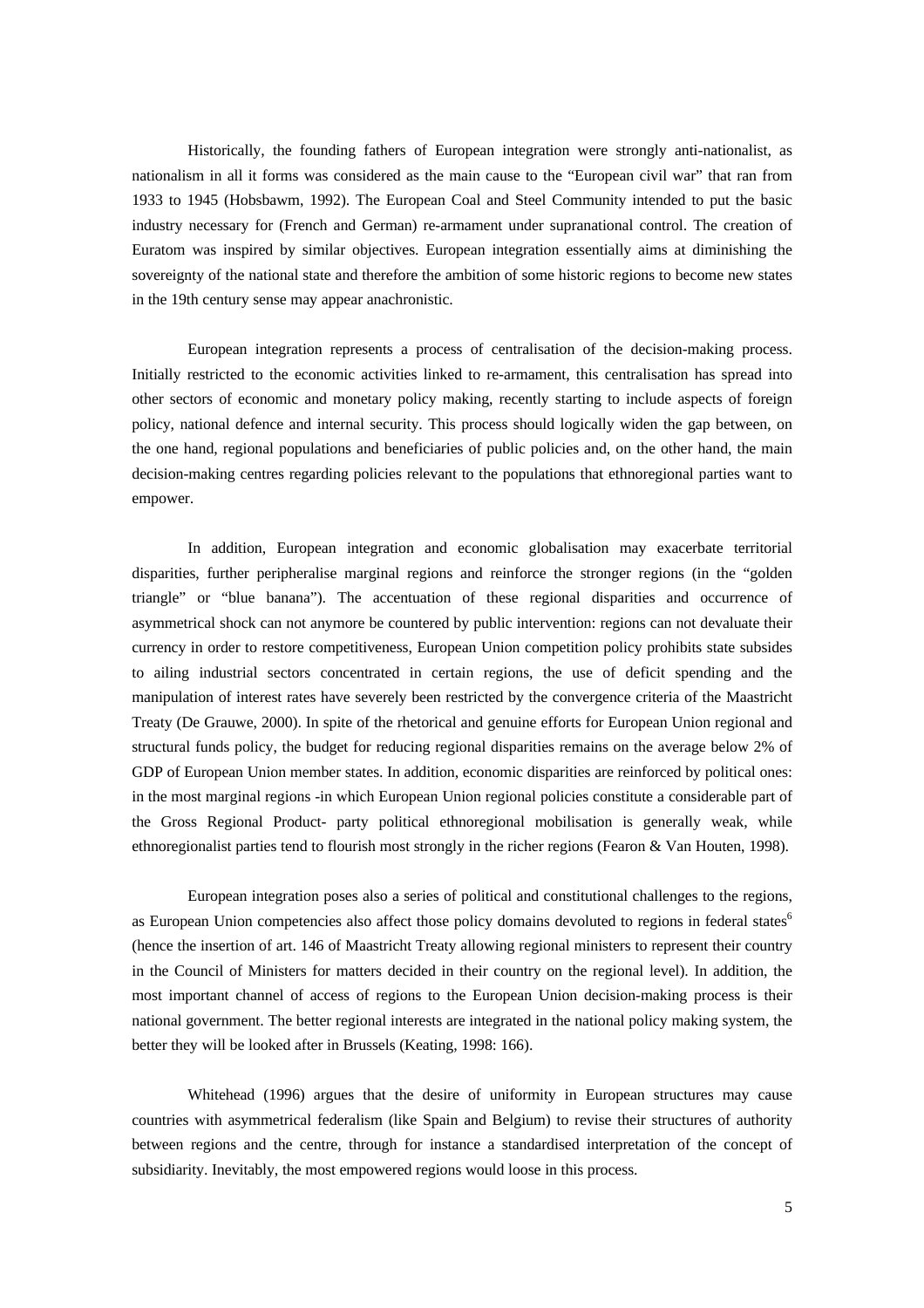Finally, some authors like Milward (1992: 3) argue no less that European integration has rescued the ethnoregionalist parties main enemy, i.e. the nation-state: "without the process of integration the West European nation-state might not have retained the allegiance and support of its citizens in the way that it has. The European Community has been its buttress, an indispensable part of the nation-state's post-war construction. Without it, the nation-state could not have offered to its citizens the same measure of security and prosperity which it has provided and which has justified its survival". The rescue of the nation-state in the context of increased post-war interdependence required the delegation of competencies. The nation-states followed a strategy of integration because this was "(...) one way of formalising, regulating and perhaps limiting the consequences of interdependence, without forfeiting the national allegiance on which its continued existence depends" (Milward, 1992: 19).

Thus European integration implies a variety of changes that constrain the emancipation of "nations without states" and the expansion of their main representatives, the ethnoregionalist parties. Hence, it comes as no surprise that at the take off of this process some main ethnoregionalist parties opposed European integration given the perspective of the widening of the gap between regional populations and supranational decision-making centres (Lynch, 1998). However, as Europeanisation of decision-making expanded and accelerated, paradoxically their Eurosceptical position gradually evolved into a rather strong europhile stand.

## 2. *The feeble European integration of ethnoregionalist parties as a party family*

At this moment, the most concrete form of European integration of the family of ethnoregionalist parties is the Democratic Party of the Peoples of Europe-European Free Alliance that rallies most regionalist and autonomist parties in Europe (see Table).

The co-operation between ethnoregionalist parties in the European Parliament underwent different phases that illustrate well the problems with founding a genuine transeuropean party (Lynch, 1998). After the 1979 elections, the members of the DPPE-EFA formed a technical group with some extreme-left parties. In the following legislature, this group was enlarged with the greens (the "Rainbow" group). Only in the 1989-1994 legislature, a homogenous ethnoregionalist parliamentary group was formed. From 1994 to 1999, the remaining three MEPs representing DPPE-EFA parties joined the French and Italian radicals (the European Radical Alliance group), while in the current parliament, the ten MEPs of the DPPE-EFA joined the green group (that now counts in total 48 MEPs). In short, apart from one legislature, the DPPE-EFA representation in the European parliament has never been sufficiently strong to form a genuine ethnoregionalist parliamentary group. In addition, in most cases, the ethnoregionalist MEPs constituted a small minority in the group they joined<sup>7</sup>. Thus, given the lack of representation in the European Parliament, most parties of the DPPE-EFA have been excluded from the party integration opportunities that the parliamentary arena offers (Hix & Lord, 1997).

In addition, several important ethnoregionalist parties prefer to adhere to other parliamentary groups, which further undermines the representative character of the DPPE-EFA. After the 1999 elections, there are in fact ten MEPs belonging to ethnoregionalist parties that are not member of the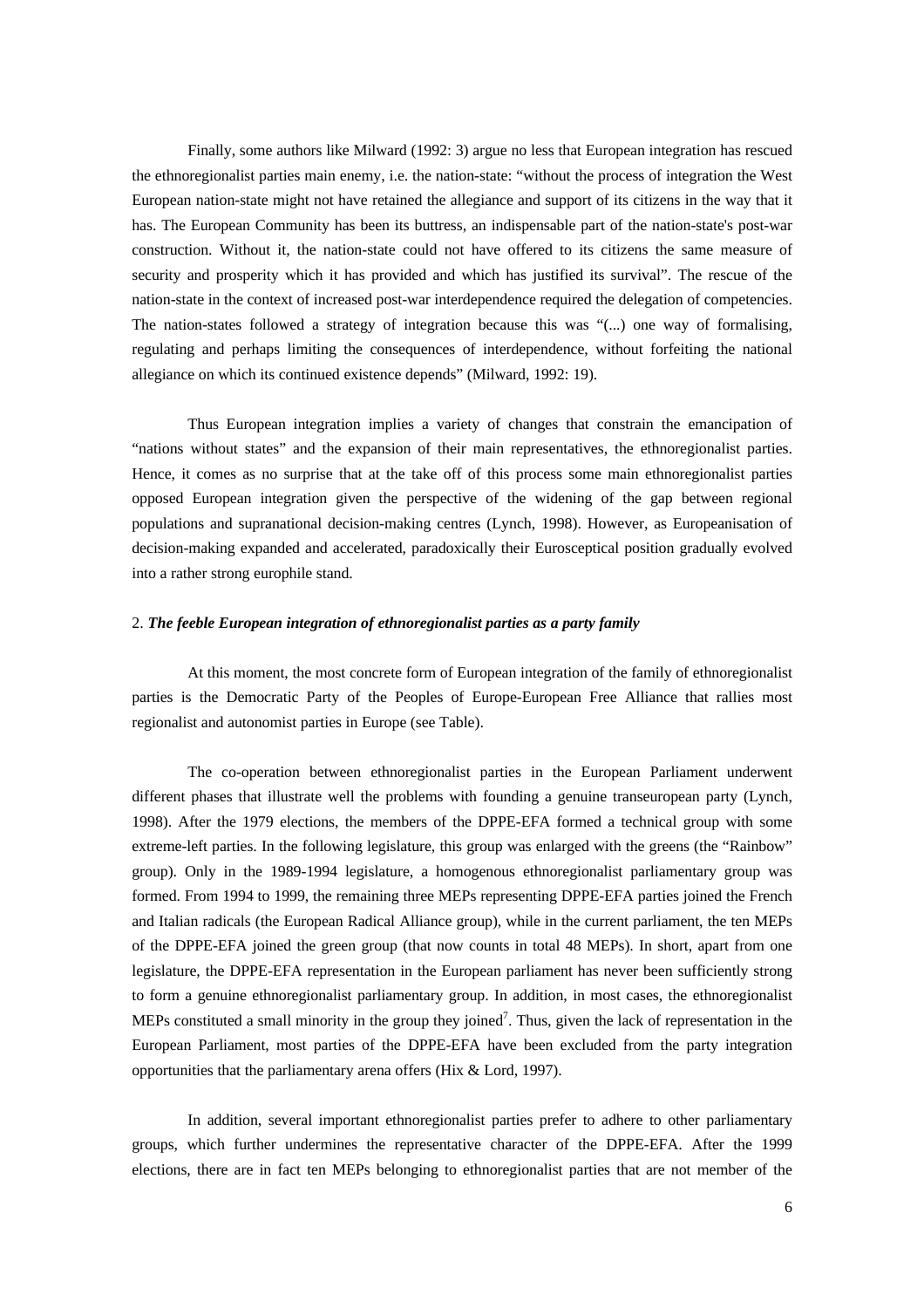DPPE-EFA, thus as much as those that currently belong to the DPPE-EFA parties. The most notorious outsiders are the Lega Nord, the CiU, the SFP, the StVP and EH. Note however that the current numerical balance between DPPE-EFA members and non-members is unprecedented, indicating an evolution in favour of the DPPE-EFA. The preceding parliament, for example, counted only three ethnoregionalist MEPs belonging to the DPPE-EFA against eleven non-members.

In short, at the level of the European Parliament, the DPPE-EFA is neither inclusive as transnational party, nor predominant in the definition of the political outlook of the parliamentary group to which it belongs. This constitutes a serious handicap in comparison with other European party families that are clearly more inclusive and homogenous, and thus more representative of the ideological tendency they articulate<sup>8</sup>.

## 3. *The limited extraparliamentary access of ethnoregionalist parties to European Union-decisionmaking*

While the four other party families have privileged extraparliamentary<sup>9</sup> access to the European Union-decision making bodies (Council and Commission), due to their participation in national executives and their nomination influence on the commission, these channels of influence and coordination are not open to ethnoregionalist parties, as currently (apart from the Lega) no ethnoregionalist party participates in national government, and very few have done so in the past, at least for a significant period (De Winter, 1998: 236)<sup>10</sup>.

Due to this absence in the major European Union-decision making bodies, the DPPE-EFA does not hold europarty summits before the European Council, and therefore lacks a forum of informal integration of party leaders and their strategies, as well as an opportunity for gaining visibility as a party family, for voicing its visions on European Union and other matters, and for credit claiming. Only in November 2000, the DPPE-EFA organised its first conference of party leaders and ministers in regional and big city executives.

A paradoxical consequence of this absence of ethnoregionalist parties in national governments is that it pushes ethnoregionalist parties to support even more supranational federal decision making models, but in the form of a federal model in which the regions are recognised, as well as a fully empowered European Parliament (in which the ethnoregionalist parties are fairly represented).

#### 4. *The potential negative impact of future developments*

A number of future institutional developments of the European Union may further weaken the representation of ethnoregionalist parties and their regions.

#### a) *Enlargement*

Although the EFA is traditional transeuropean and therefore in principal supports the enlargement of the European Union to the East-European countries, it is opposed to its present conditions of enlargement, especially the freezing of the maximum number of MEPs to 700 (raised at the Nice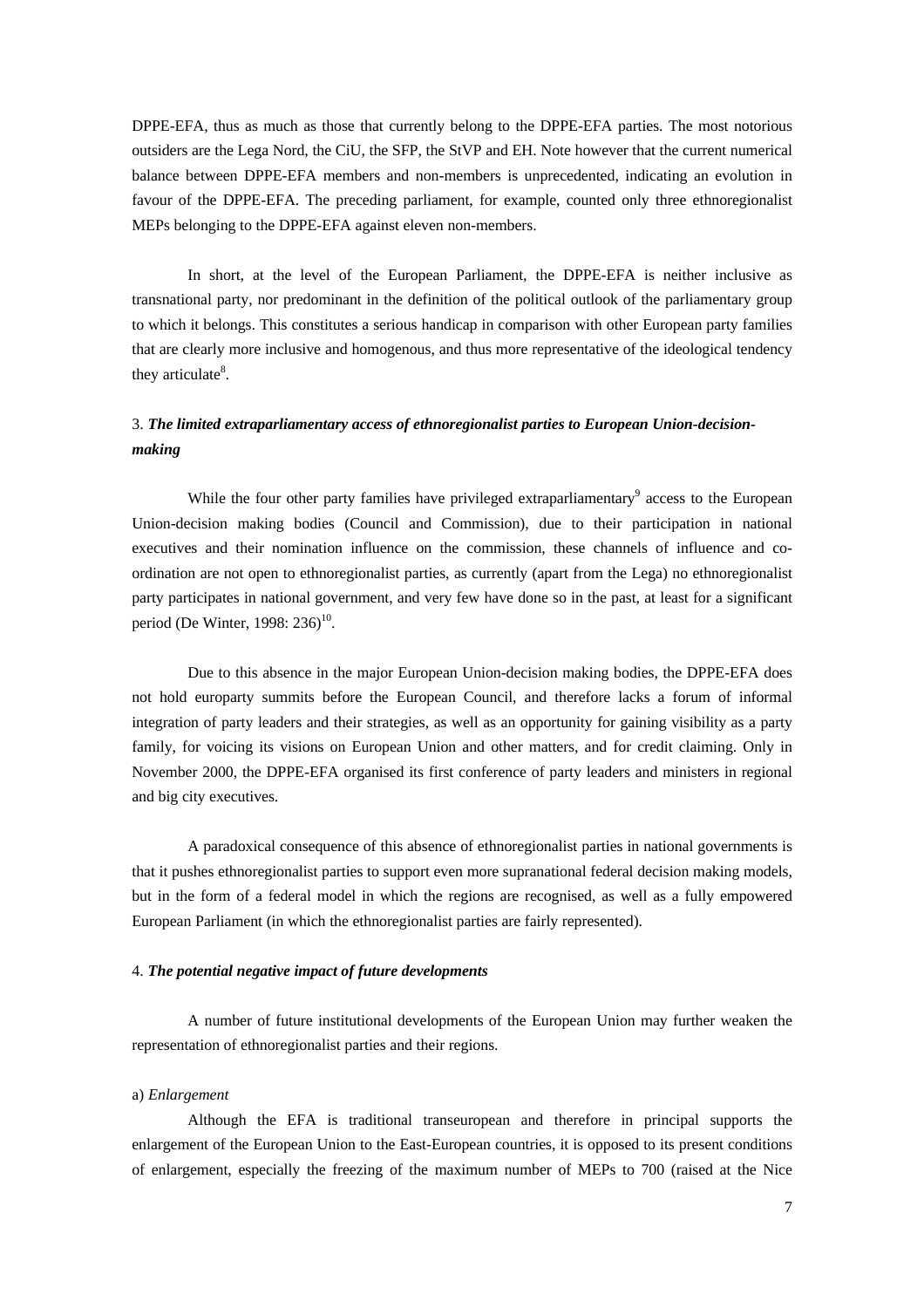summit). As the EFA MEPs are usually elected on marginal seats (the last rest seats to be attributed in the constituency), an enlargement with no linear expansion of the number of MEPs would reduce the number of available seats in the constituencies in which they compete, and thus decimate the parliamentary representation of the EFA (and probably also of the Greens and some liberal parties).

In addition, the new candidates do not fit well the rokkanite cleavage world, especially regarding the centre-periphery cleavage. Apart from some problems of protection of cross-border minorities, all current east-European countries are "nations with a state". Thus, instead of being representatives of a relevant cleavage in one third of the European Union members (5/15), the relevance would be reduced to one fifth or less. In addition, the new europarty statutes may (although the most recent proposals tend to be more lenient) request representation in one third of member countries, at national or regional level: with fifteen countries this is means getting MEPs elected in five countries, an attainable threshold for the DPPE. Under a hypothetical enlargement to 24, representation in at least eight countries will be the norm, and thus highly problematic given the general absence of significant ethnoregionalist parties in Eastern Europe $^{11}$ .

## b) *Common pool of Eurodeputies*

The suggestion of the creation of a common pool of MEPs that would be elected in transeuropean or transborder constituencies (cf. report 1998 Anastassopoulos on common electoral principles) would strongly reduce the number of ethnoregionalist party MEPs (under the likely condition that this pool of European MEPs would be deducted from the maximum of 700), given the marginal character of most ethnoregionalist parties seats.

#### c) *The European Party Statute*

The report of the European Court of Auditors (13/2000) and the recommendation of the Group of Eminent Persons on the statute for members (June 2000) have strongly criticised the way of financing MEPs, EP-groups, europarties. The current system is highly questionable and vulnerable to abuse, fraud, exploitation and personal enrichment. This makes the European Parliament, the EP-groups and europarties highly vulnerable to critique and even legal action, especially in the post-Cresson transparency and clean hands public mood. The EFA has, more than other europarties, been exclusively dependent on EP-subsidies to support its activities as an europarty, an improper use of EP-funds that will become less and less possible. Therefore, it will become even more dependent of the willingness of the European Union to finance directly the Europarties, which is the ultimate aim of the proposal of installation of a European statute.

In any case, given the rather proportional allocation of EP subsidies to groups, and given the fact that the same parliamentary work is shared by much less MEPs in the EFA than for instance in the PES or EPP, all parliamentary assistants allotted to EFA MEPs do in fact perform assistance to their MEPs, while in the larger europarties often one of two dozen of "parliamentary" assistants work exclusively for the development of the europarty, and not at all for the group. However, parliamentary assistants of the EFA do party work "on the side" of their parliamentary work, this is even the case for the Secretary General of the EFA who follows a number of EP commissions. Thus, if the new eurostatute would consolidate the present allocation of staff to the europarties while exerting stricter control on the use of EP-resources, the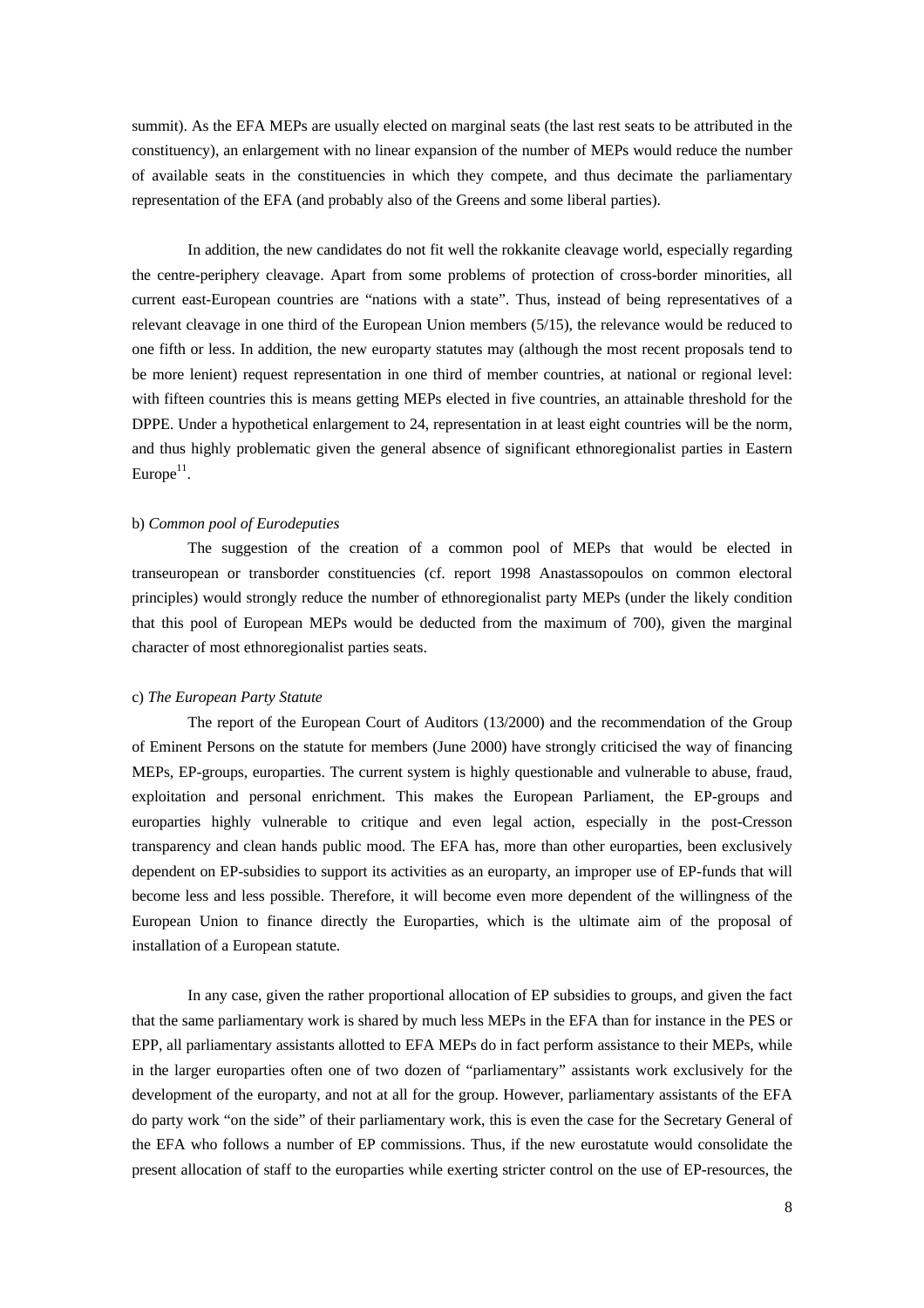EFA may have fewer personnel at its disposal than under the present arrangement.

#### d) *Enforced intergovernmentalism*

A common europessimistic view is that European Union will return to being an intergovernmental organisation, especially after enlargement. This backlash would empower national parties and weaken the europarties. While some national parties (especially those with a permanent government status) may welcome this development, for the ethnoregionalist parties this re-empowerment of national governments and their supporting parties would be a backlash for their own expansion, given the fact that the federal development of the European Union has always been considered as a way to get around the national state, and to relatively empower the regions and ethnoregionalist parties. Hence, not only European Union-integration, but also its potential modes of disintegration can influence party families in different ways<sup>12</sup>.

## B. **The European Union as an opportunity for the development of ethnoregionalist parties and their constituency**

## 1. *Rendering void arguments against Kleinstaaterei*

European integration, together with other forms of international integration and co-operation, the enlargement of scale of traditional state functions, and the globalisation of economic activity, have weakened the classical arguments against *Kleinstaaterei* (Hobsbawm, 1992: 31).

First, the creation of customs and a monetary union has brought economies of scale within reach even for small producing countries. Their products have gained access to large markets, while also international producers have found small countries attractive for investments, as long as they were part of an open economy and supportive of business interests by specific development programs.

Second, for those regions that aspire independence, the introduction of the euro solves the problem of monetary transaction costs that a new independent region-state would face, creating its own currency and defending it on international markets, during a transition period most likely characterised by turmoil and disorder typical for separatist processes. Katz (1999) argues that reduction of national sovereignty, (especially the cession of control over monetary policy to the European Central Bank) might be expected to undermine the position of the state both as the primary object old political identity and loyalty.

Finally, the success of NATO indicates that in the nuclear age, even former European superpowers like France and the UK have to appeal for their defence to a larger international co-operation in order to perform this function essential to the classical nation-state. In a certain sense, also large countries have become *Kleinstaaten*, not capable anymore of performing classical state functions in a satisfactory way.

Hence, the new international institutional context, on the one hand, has been a successful answer to the incapacity of West-European nation-states to guarantee their physical and economic security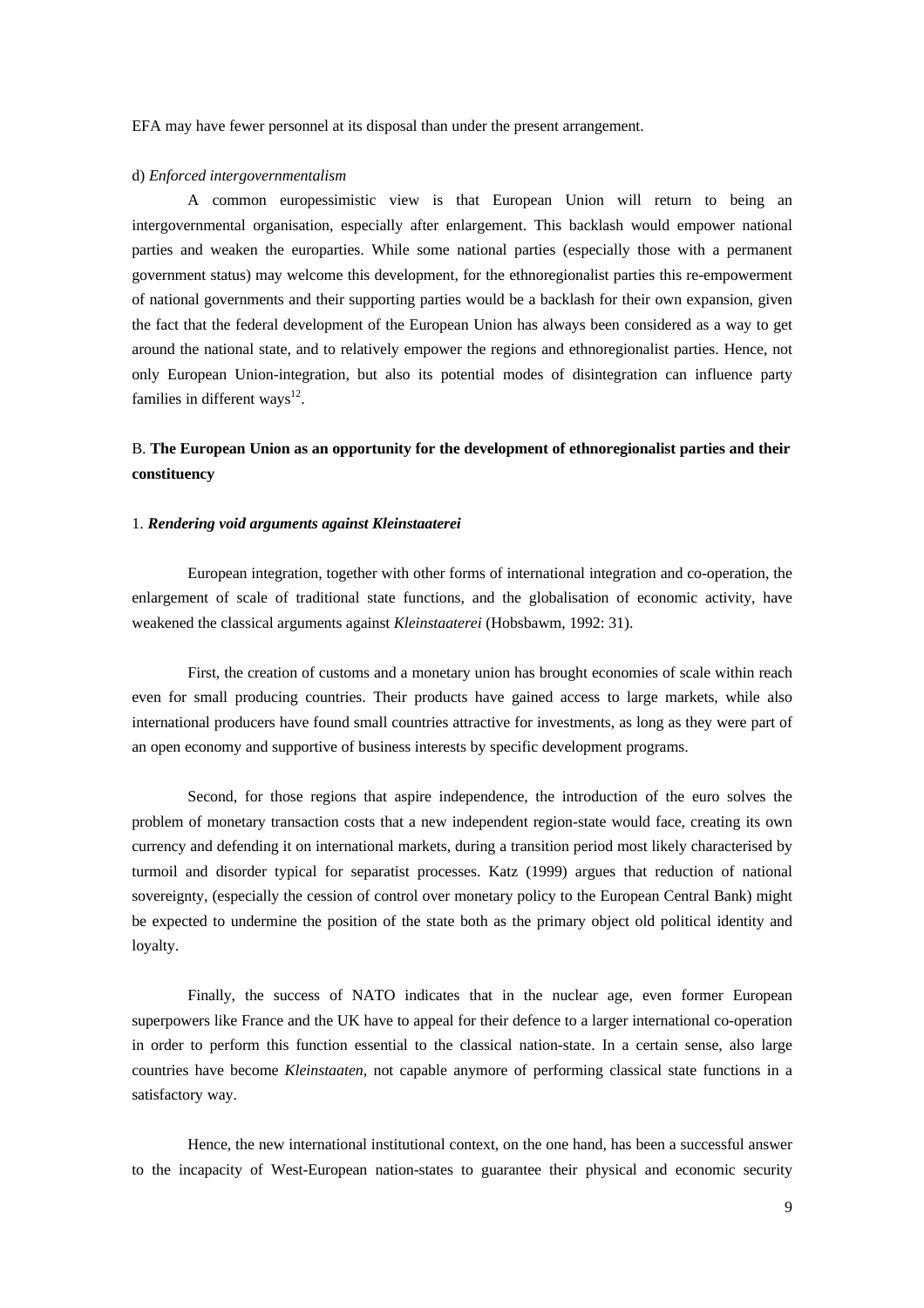permitted states to survive and prosper (Milward, 1992), (and not only small ones like the Benelux, Denmark and Ireland, but by now also the larger ones) while, on the other hand, it has reduced the economic and military costs of the option of "independence within Europe" and thus, but while temporarily rescuing the nation-state, it has eroded its long-term main raison-d'être.

## 2. *European Union and regional development*

Europe has massively invested in regional policies that accord to the poorest regions a substantial economic support, which they otherwise would not have obtained from the state to which they belong.

These programs have reinforced the regions as a relevant decision-making level, even in states where regions did not exist or lack significant competencies (Keating, 1998: 176; Keating and Jones, 1995; Le Galès and Lequesne, 1998). The European Union regional policies require solid partners at the regional level, in the phase of policy preparation as well as its implementation. Apart from political partners (like regional and local executives), the European commission invites also interest groups to participate in these phases. The regions are thus forced to constitute themselves as competent actors to represent their regional interests in Brussels, and this through a multitude of channels of access to European Union decision-making (Commission, Council, Parliament, Committee of the Regions and other forms of co-operation between regions and cities, lobbies, etc.). This decision making model facilitates or reinforces policy networks between political, socio-economic, administrative actors, at the regional level as well as at the (inter-)communal, transregional and transborder level<sup>13</sup>. Katz (1999) argues that under the old regime, regions within a single state would often be in competition with one another over resources or regulatory decisions. However, when the questions transcended national boundaries, they would be forced to make common cause, if only because the negotiations would be made on a state-to-state basis. Under the European Union-regime, the ability of national governments both to make decisions or conduct negotiations or to enforce decisions or compromises within their borders (in the face of potential flight to another European Union country) has been severely reduced. Katz argues that this has resulted in the formation of cross-border alliances of regional interests in competition with other cross-border- alliances, both to influence policy made at the European Union level, and particularly, in the case of those who expect to lose at the national level, to have the locus of decision shifted to an arena in which they expect to be relatively, stronger (Katz and Wessels, 1999: 239- 240). Also, the European Union opens the possibility of appeal or renegotiation of decisions reached at the national level.

At the symbolic level, this decision-making process has projected regions and regional politicians into the European arena, presenting them as important participants in the European Union policy process<sup>14</sup>. They allow regional politicians to take credit for attractive European Union subsidies, even those that would have come in any case simply by the working of the relevant eligibility rules (Keating, 1998: 170). In the regions in which an ethnoregionalist party is hegemonic or predominant, the leaders of these parties cash in the symbolic dividends, while in the regions with feeble ethnoregionalist mobilisation, state-wide parties take most credit. Thus the European Union institutional development may alter established career patterns, promoting the attractiveness of regional office holding.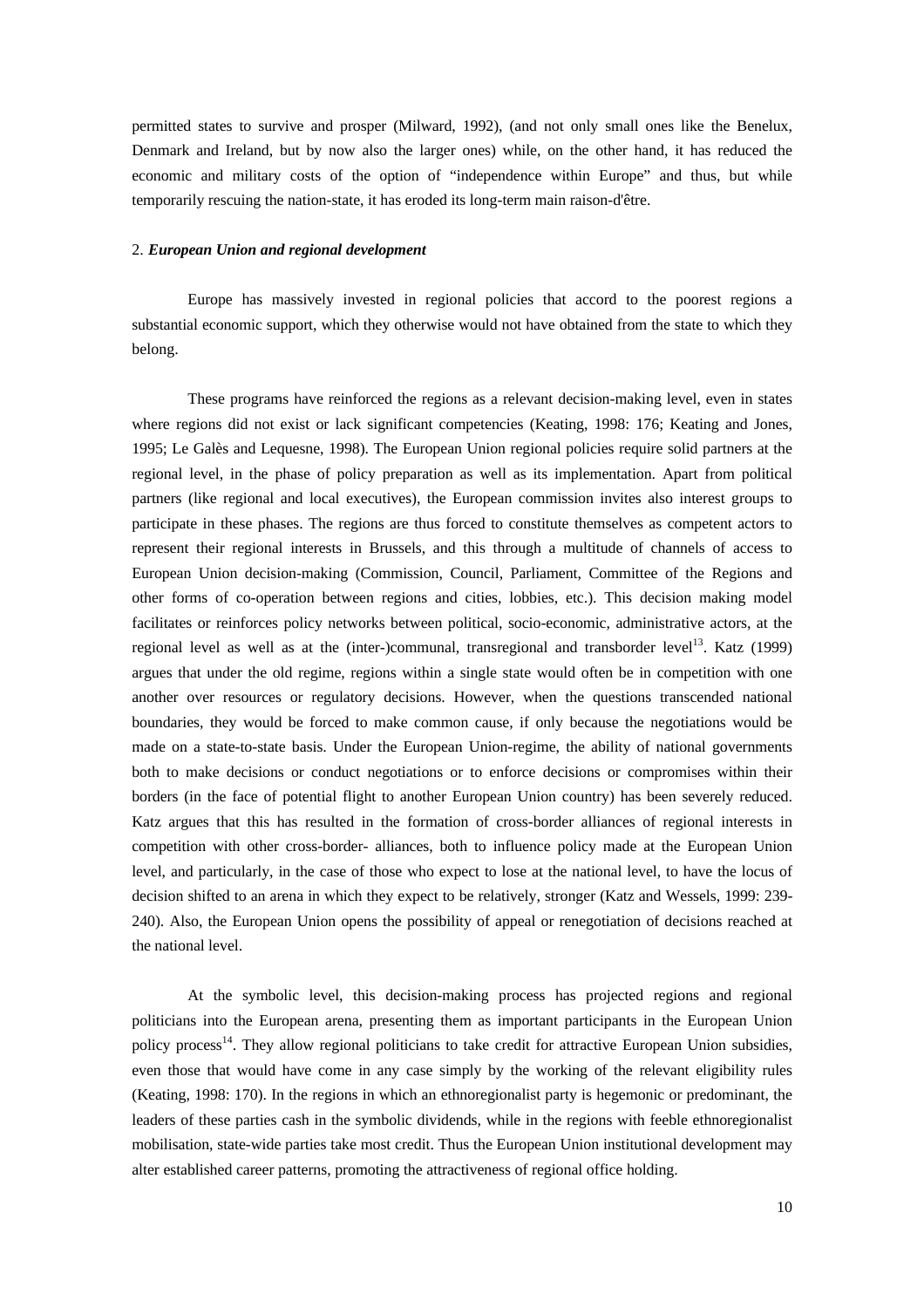Morlino (1999) and Ladrech (2000) argue that on the one hand, the role of national party leadership in the European Union governing bodies is weak: the decisive communication and exchange networks connect the European Union-bureaucracy, the domestic and European interest groups, the country-specific bureaucratic branches, and the experts in the field. In the implementation process of European social and economic policies at local and regional levels, local institutions, and in some cases local and regional politicians, are able to preserve a large space for policy definition and innovation with opportunities for bargaining and making new proposals by directly entering the European Community arena. Local political leaders with entrepreneurial skill have day-to-day possibilities of performing a key role in these European policies. Also, these levels of government seem to develop and diffuse know-how regarding European Union-matters that is much more developed than that of political personnel at the national level.

When a policy decision-making level gains in importance in terms of issue salience and prestige, political and socio-economic actors will gradually pay more attention to it, in terms of political personnel and campaign resources, and will tailor their programs to respond better to socio-economic as well as identity demands of the region<sup>15</sup>. If we follow Newman's (1994: 41) logic, who claims that the creation of regional policies by European states in the 1950s and 1960s rather than their policy centralising tendencies, were at the basis of the breakthrough of ethnoregionalist parties in the 1960s and 1970s, we can expect that the European Union recognition of the regions through its cohesion policy making process, will have the same effect. In fact, in both cases the objective was the same: to reduce unequal regional development. The states tried to enhance the fair distribution of the benefits of the expanding welfare state, the post-war economic recovery and boom, while the structural and cohesion policy of the European Union is an attempt to help the weaker regions of Europe to bridge the development gap with the richer regions whose fortune would be further enhanced by the realisation of the Internal Market. But contrary to the centralised and technocratic regional development programs of the national states in the 1960s, the European Union has from the beginning tried to incorporate regional actors. The principle of subsidiarity and additionality but also the necessity of lobbying are additional elements that may give regional cohesion policies a stronger supportive impact on the development of ethnoregionalist parties than the preceding national waves of regional policies<sup>16</sup>.

Finally, the launching of the principle of subsidiarity, which was originally intended only to regulate the division of competencies between the European Union and the national states, has been seized by the Committee of the Regions and other regional platforms, as to be applicable (and by now justiciable) also to the division of competencies between regions, on the one hand, and the European Union as well as the national states, on the other hand.

## 3. *Shift towards territorial representation*

Bartolini (1999) argues that, generally, the European Union will make the territorial type of political representation more important vis-à-vis the electoral (and maybe) interest representation modes. Thus, ethnoregionalist parties, as inclusive, catch-all spokespersons of the interest of the entire regional population, should be more favoured by this new predominance of the territorial mode, in comparison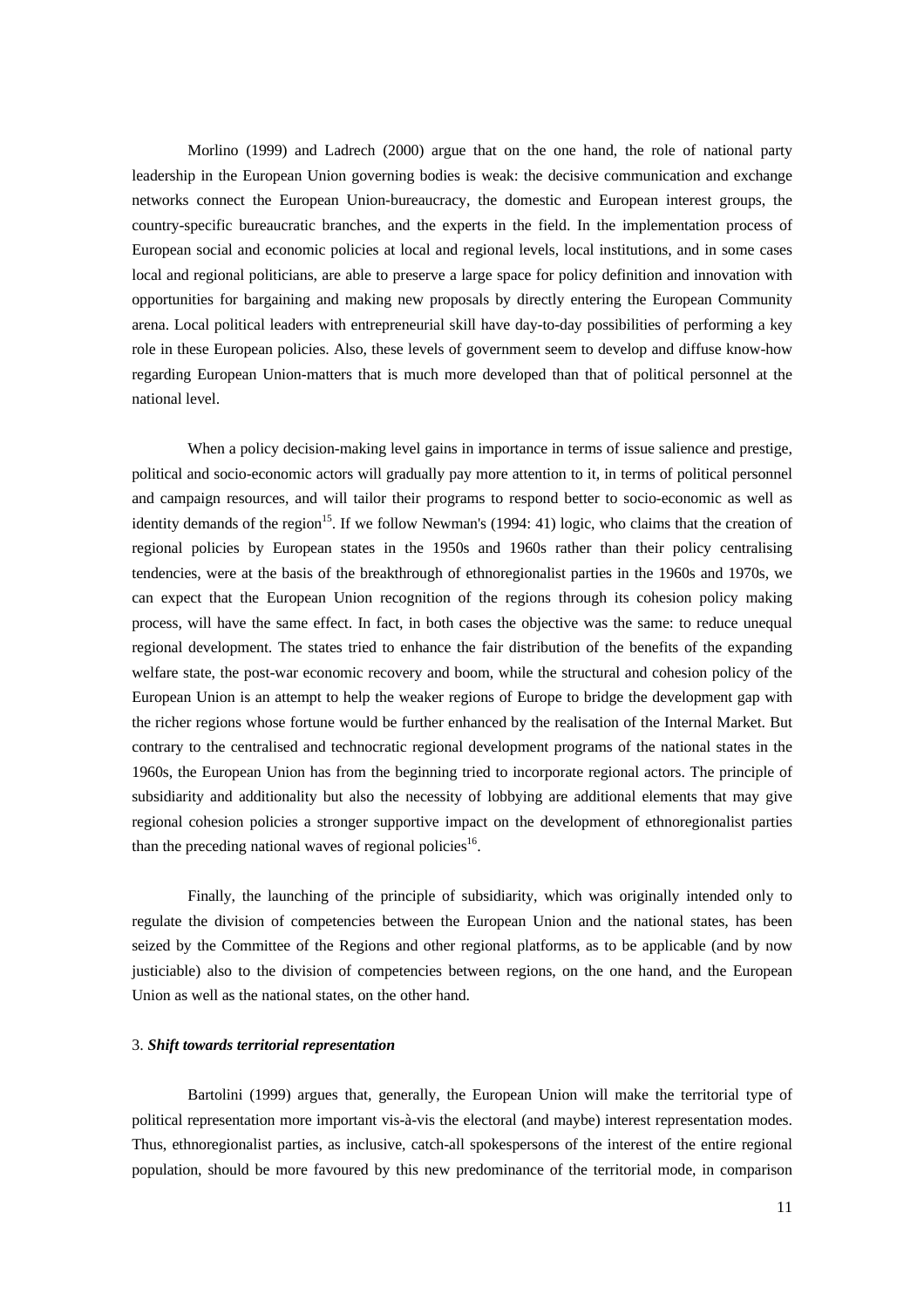with traditional parties that represent crossregional categorical or ideological electorates.

## 4. *European elections as a springboard for the mobilisation of ethnoregionalist parties*

According to Lynch (1996), most ethnoregionalist parties obtain generally better results at the European elections than at the parliamentary elections in their country. Several factors can explain this better performance at the European level:

1) Even when amongst new parties, ethnoregionalist parties are the least vulnerable to the sanctions imposed on third parties by a majoritarian electoral system -given that by definition the electorate of a ethnoregionalist party is territorially strongly concentrated and therefore controls more often a relative majority in a number of single-member constituencies- the electoral systems in use at the European elections are in most cases less disadvantageous to ethnoregionalist parties than the one used for general elections.

First, at the European elections, the average size of constituencies (in terms of seats to be conquered), is in all countries with significant ethnoregionalist participation larger than for general elections. This larger size should reduce strategic voting and enhance the proportionality of the allocation of seats (Lijphart, 1994: 98-100).

Second, France, Great Britain and Italy (for three-quarters of the seats) are the only European countries using a plurality system for their general elections. But for the European elections, these three countries have adopted a multi-member system (Great Britain for the first time in 1999).

These differences in electoral rules (larger constituencies and generalisation of the use of proportional representation) should work in favour of ethnoregionalist parties: with an equal number of votes at the European and general elections, they should receive a number of seats in Strasbourg more in proportion to their electoral support. Still, most regionalist parties believe that there is an even better alternative: an electoral system with constituencies that would coincide with the region.

In fact, if one compares the degree of disproportionality (the percentage in terms of votes minus the percentage in terms of seats) at the 1999 European elections to the preceding general elections, the degree of disproportionality is -for all ethnoregionalist parties except for the SFP- lower at the European elections. Thus also for hegemonic or predominant ethnoregionalist parties, that we could expect to profit from under a more disproportional system.

2) The European elections facilitate the formation of cartels between ethnoregionalist parties of different regions<sup>17</sup> that for the general elections necessarily run separately. At the 1999 elections, one finds two significant ethnoregionalist cartels (in terms of seats): the Coalición Europa (comprising the Coalición Canaria, the Partido Andalucista, the Union Valenciana and the Partido Aragonés) and the Coalición Nacionalista Europa de los Pueblos (comprising the Partido Nacionalista Vasco, Eusko Alkartasuna, Esquerra Republicana de Catalunya and Unió Mallorquina)<sup>18</sup>. Given the nation wide constituency used for these elections in Spain, the formation of such electoral "coalitions" was the most efficient way to fight the dilution of votes for these parties.

3) Turnout at the European elections is noticeably lower than for general elections. Ethnoregionalist parties seem to profit from this lower turnout as their voters participate more eagerly at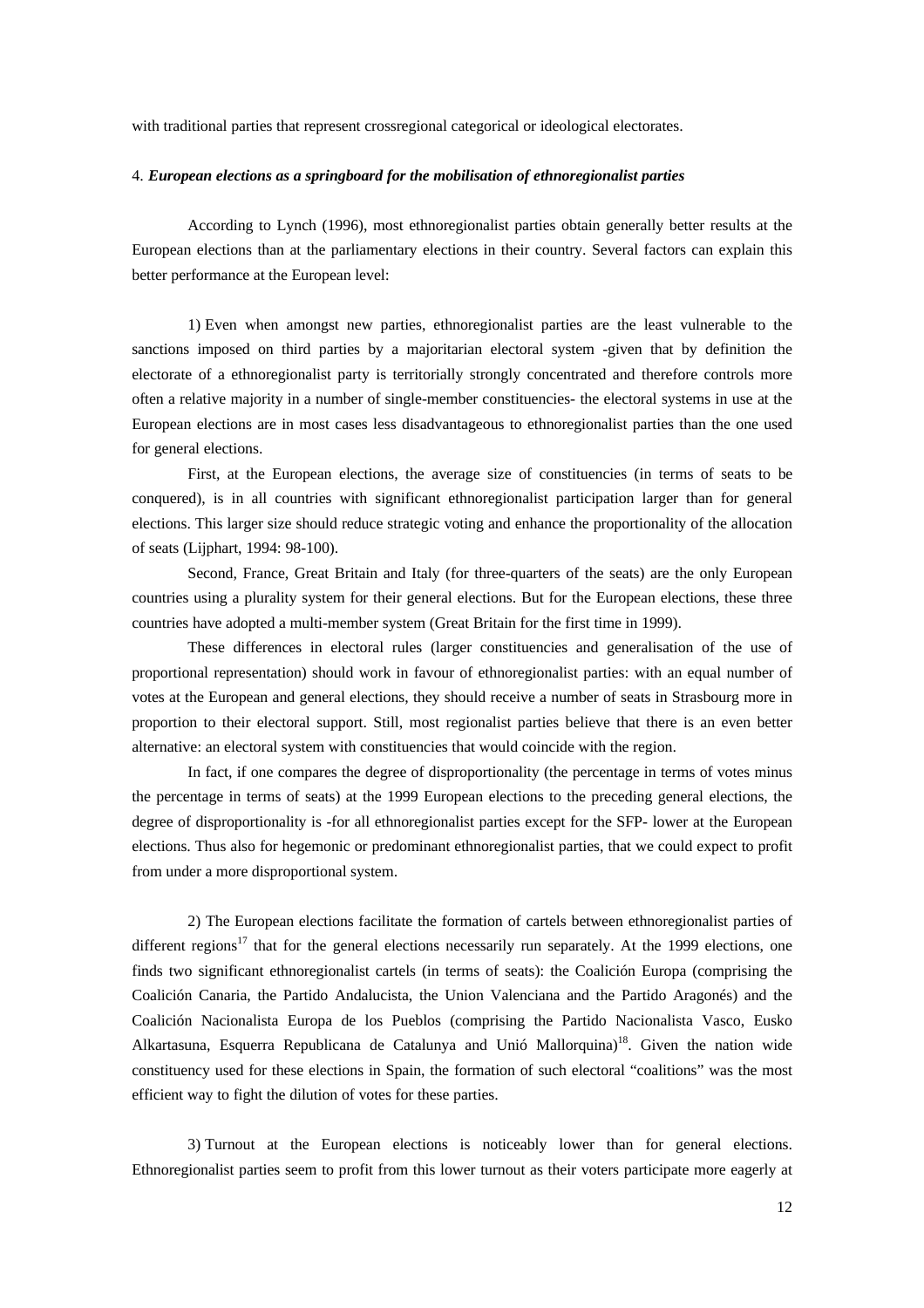the European elections than those of their statewide competitors. The ethnoregionalist electorate in fact displays a number of socio-political characteristics that enhances participation: young voters, men, a high level of education attainment, (new) middle class origin, are -or were<sup>19</sup>- overrepresented (Blondel, Sinnott & Svensson, 1998: 200-215; De Winter, 1998; Ackaert & De Winter, 1993, ICPS, 1998). The typical voter of these parties corresponds to the "new voter" of the area of "citizen politics" or "new politics", of the "dealigned protest voter" who is most likely to abandon traditional parties.

4) As European elections are often considered as "second order elections"<sup>20</sup>, in which citizens' votes are determined more by parties' national programs and governmental performance rather than their stands on European issues, parties that do not govern at the national level (which is the case for most ethnoregionalist parties) tend to obtain a better result at the European than at the national elections. This is due to the fact that, on the one hand, European elections offer the opportunity for dissatisfied followers of governing parties to manifest their disagreement with government policies<sup>21</sup>. This mid-term antiincumbent party vote is facilitate by the fact that the consequences of voting rebellion are less decisive, as the European elections do not affect the formation of national executives. Thus, in European elections, the electorate of traditional parties is more open for alternative views and messages of the smaller opposition parties. The transfer of votes provoked by the malaise towards governmental parties -illustrated at the last European elections by the flagrant defeat of the social-democratic parties in most of the 13 countries in which this family participates in the national government- works partially in favour of ethnoregionalist parties.

5) Finally, for ethnoregionalist parties campaigning for European elections is comparatively cheaper than for general elections. As mentioned above, the number of constituencies is smaller, often coinciding with the entire region (or the entire country). These parties have to recruit fewer candidates, and can focus their campaign resources on a few top leaders. In addition, the European Parliament allocates generous subsidies to parties that obtained seats in the outgoing Parliament. This can neutralise or attenuate certain imbalances provoked by the lack of a system of public party finance at the national level.

While Lynch (1996) formulated his hypotheses on the basis of an inquiry that included only four ethnoregionalist parties, De Winter's (2000) analysis<sup>22</sup> shows that for the entire 1979-1999 period most ethnoregionalist parties indeed obtain better results at European than at general elections. Thus, generally ethnoregionalist parties also get a more proportional share of offices in the European Parliament in comparison with their national legislature<sup>23</sup>, and this seems also to hold for their representation in the Committee of the regions, as in many countries, the centre has been generous to allot in a disproportional way (in comparison to regional population size) seats also to the smallest historical regions (like Val d'Aoste) which are usually captured by the main ethnoregional party.

### 5. *Positive attitudes of ethnoregionalist party voters towards European Union*

Bartolini (1999) formulates the hypothesis that electorates of traditional parties are more divided than ethnoregionalist parties on the European Union-integration dimension as on other cleavages, like the left-right? If this is the case, ethnoregionalist parties should profit from the decline left-right cleavage and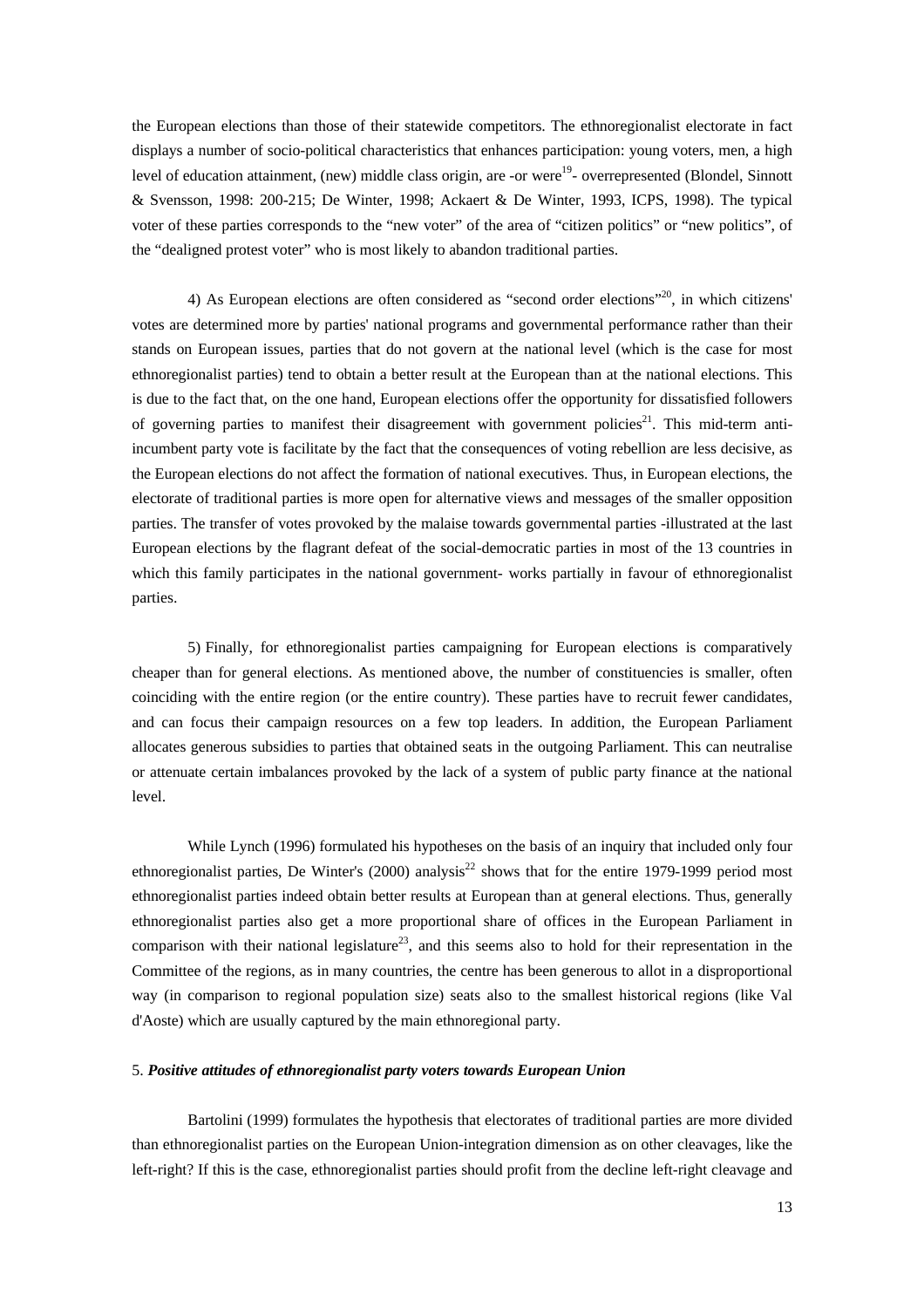politicisation of the European Union cleavage.

The more positive attitudes of ethnoregionalist party electorates and parties can be due to their socio-demographic background characteristics (De Winter, 1998) but also to the catholic origin of most ethnoregionalist parties. Catholicism internationalism has always favoured more pro European Unionattitudes than protestant nationalism (Bartolini, 1999: 42). On the other hand, the "government thesis" suggests that ethnoregionalist party voters would be more European Union-sceptical, voters in favour of the government parties will tend to be more pro European Union given the fact that their parties and leaders play a prominent role in the intergovernmental decision-making in the European Union, while opposition party leaders are excluded.

Win the empirical section, we will verify which hypothesis is supported most by empirical data.

### 6. *European demonstration effects*

Transnational demonstration effects refer to the impact of the success of ethnoregionalist/nationalist movements in one state on the development of self-confidence of similar movements in other states and eventually to the founding of a genuine party. At the European level, these demonstration effects are strongest if contacts between such movements are institutionalised, as is for instance the case of the European Free Alliance. The European parliament offers to the ethnoregionalist parties an arena for organising meetings, co-operation and the elaboration and articulation of a common program. The Committee of the regions offers similar opportunities. Such cross-national inter-regional networks can provide weaker movements with logistics, programmatic support, political status and prestige, and, last but not least, boost their morale. Also, as in the case of the green parties, good performance in European elections may have diffused their credibility (Mair, 1999).

#### III. **ETHNOREGIONALIST PARTY ADAPTATION TO THE EUROPEAN UNION**

## A. **Pro-EU ideological change**

From the arguments regarding the predominantly positive effect of the European Union on ethnoregionalist parties, one could assume that in comparison with their main competitions, most ethnoregionalist parties would tend to be more pro-EU, given the fact that the European Union offers added value in terms of offices (EP and Committee of the Regions), votes (following their pro-EU electorates) and policy (empowerment of regional actors, and the development of a European Union regional policy). In fact, recent inventories of anti-EU parties do not contain a single ethnoregionalist party (Taggart, 1998; Mair, 1999; Raunio & Wiberg, 2000).

We will verify these hypotheses looking at the EFA programmatic profile regarding European Union integration, the expert placements of ethnoregionalist parties and their competitors on an European Union integration scale and the European Union-attitudes of ethnoregionalist party electorates over time.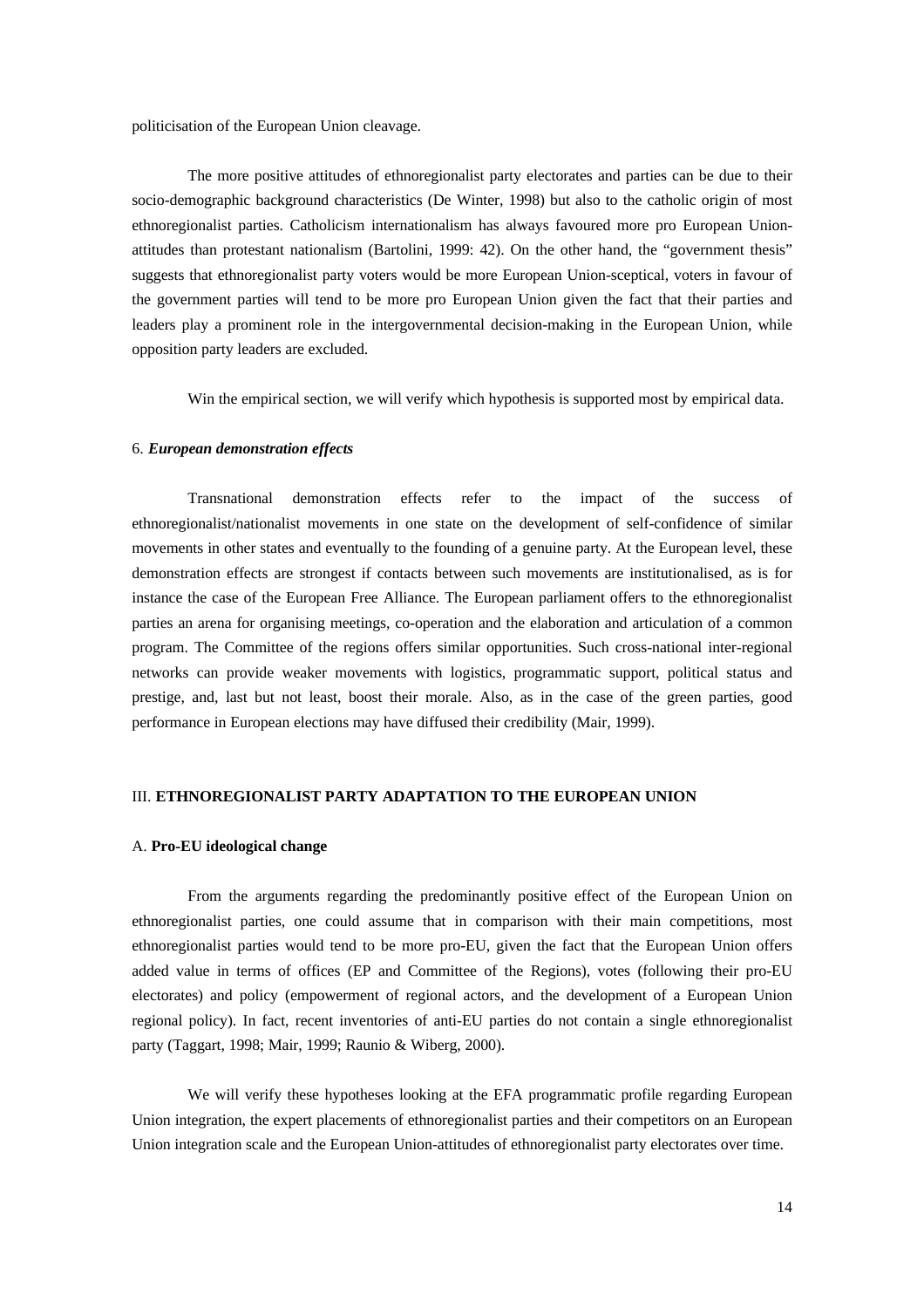#### 1. *The official position of the European Free Alliance towards the European Union*

In spite of all the aspects of European integration that undermine the interests of the target publics of ethnoregionalist parties, these parties have adopted -at least since the first direct elections to the European Parliament- favourable attitudes towards European integration.

The objectives of the DPPE-EFA with regard to European integration are the following: the construction of an European Union of free peoples living in solidarity, founded on the principle of subsidiarity; the defence of human rights and rights of peoples, and more in particular the right to selfdetermination; the protection of the environment and a sustainable development; the construction of a just society based on solidarity and progressive policies, social cohesion and equality of chances for all citizens; the participation in European politics of parties that, due to their dimension, the electoral system or the size of the territory they represent, are excluded from representation.

The principles and demands formulated in the EFA's manifesto prepared for the 1996 Intergovernmental Conference<sup>24</sup> offer a more precise image of this party's pro-integrationist and federalist stands: more supranationality in European Union decision-making, a social Europe parallel to the European Monetary Union (including social convergence criteria); a common defence and foreign policy beyond simple intergovernmentalism; enlargement of the European Union, but in concentric circles, allowing to associate countries that cannot fulfil immediately all criteria, the centre states (the EMU countries), co-operating on the basis of federalism; bicameralism: a directly elected Senate of the Peoples and Regions, a sort of combination of the Committee of the Regions and the Council of the Regions; an elected European government by a majority in the two chambers; the right of initiative of European, national and regional parliaments as well as the Committee of the Regions; the creation of consultative committees of MEPs, MNPs and regional MPs to improve co-operation between different parliaments; in the short term, the representation of the regions in the Council of Ministers for the matters that are devoluted in their country to the regional level, splitting the votes of the states in the Council of Ministers between regions; assuring the direct access of regional authorities and the Committee of the Regions to the European Court of Justice. However, they favour some intergovernmental decision rules: the use of unanimity rule for cultural and citizenship matters and installing an alarm bell mechanism available to regional assemblies that want to block European decisions that hurt vital interests of regions.

The ethnoregionalist parties that are not member of the DPPE-EFA but of one of the main europarties are equally in favour of integration, and in general more strongly so than the official line of their host party. However, even if about all ethnoregionalist parties are now defending European integration, large divergences between these parties exist concerning the model of further integration the European Union should pursue. Not all ethnoregionalist parties are euro-enthousiasts. Some, like the Lega Nord, the SNP and the BNG are less in favour of the creation of a supranational Europe and promote rather an intergovernmental or confederal model in which their regions would constitute a proper Nationstate. In addition, even when many parties evoke an Europe of the Regions, a federal model with only two levels (Europe and the regions) is not explicitly advanced. So the end of the state to which they belong is not (yet) announced, though nearly all ethnoregionalist parties do demand a stronger presence of their region in the delegations representing their country within European Union-institutions.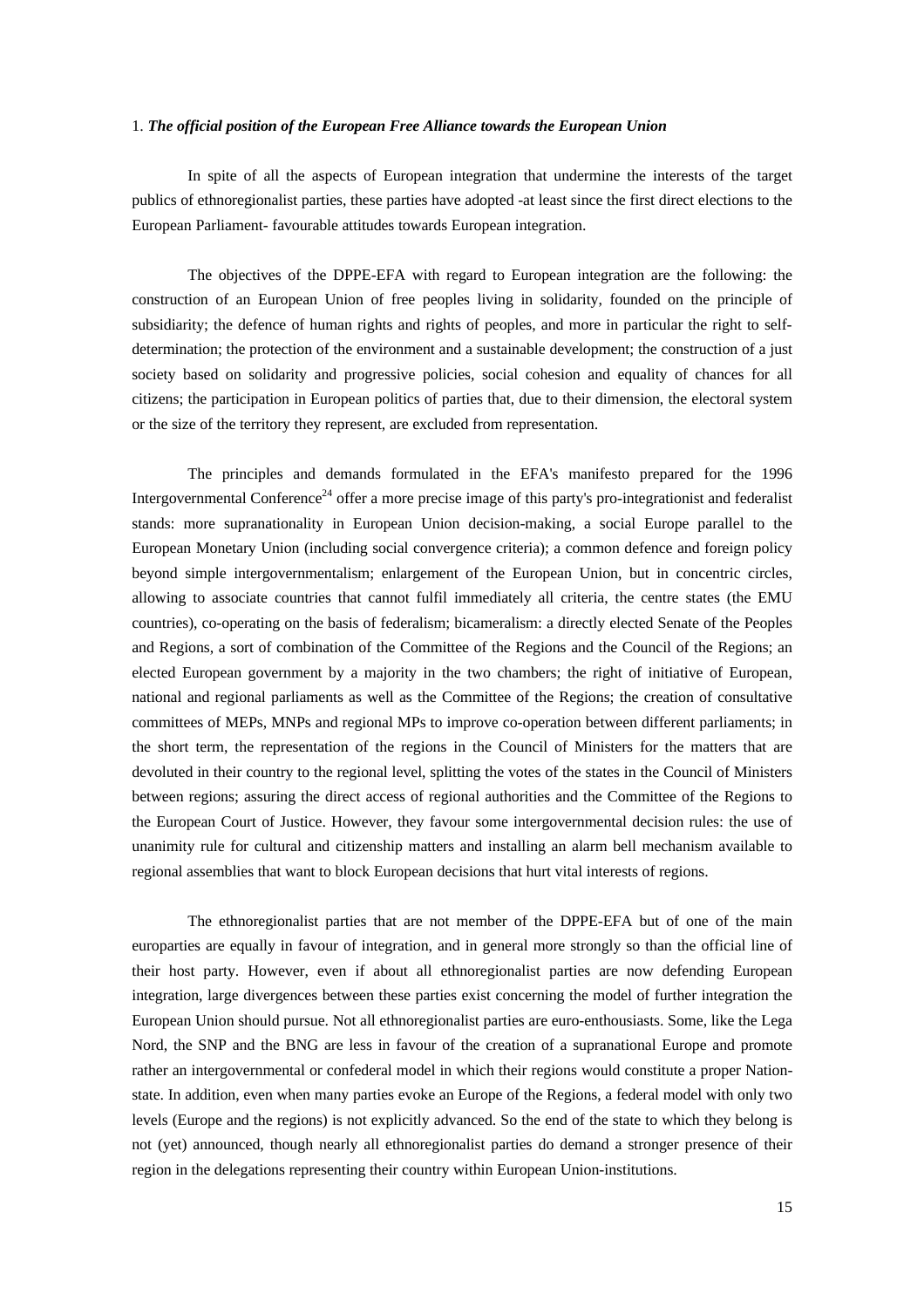Concerning the division of competencies between Europe, the state and the region, the positions of ethnoregionalist parties vary between two poles: on the one hand, the desire to transfer massively entire policy sectors to the European level (generally competencies that at this moment still are exercised by the states, but whose scope is too transnational or comprehensive to be efficiently exercised at the regional level, like defence and foreign policy, monetary and fiscal policy, large scale public works, the environment, security etc., but also employment policy), and on the other hand, the expansion of the competencies of the regions at the cost of the European Union, a position rarely defended in spite of the fact that in most electoral manifestos and ideological charts, lipservice to the sacred basic principle of subsidiarity is regularly paid (and not surprisingly is interpreted only in its bottom-up version).

#### 2. *The evolution of European Union-attitudes of individual ethnoregionalist parties*

Ray's (1999) expert survey data on the European Union-attitudes in the 1984-1996 period indicates:

1) that the regionalist party family is the most pro-European of all European party families, with an average, for the entire period, of 5.82 on a 7 point scale (from 1: "strongly opposed", to 7: "strongly in favour"). This is already the case in 1984 and 1988. In 1992, the ethnoregionalist parties are beaten by Conservative parties and Social Democrats, the latter remaining ahead also in 1996. If we look only at the five countries in which regionalist parties exist, the mostoutspoken pro-EU attitudes of ethnoregionalist parties are confirmed only for 1984, as since 1988 they are systematically beaten by the Social democrats.

2) Country analysis shows that in none of the five countries in which regionalist parties exist, they are the party family with the most pro-EU attitudes in the entire period. In Belgium the three traditional parties are more pro-EU than the VU and FDF; in Spain the regionalist family is beaten by the conservatives, liberals and social democrats, in Italy by the liberals, christiandemocrats and social-democrats, in the UK by the liberals, and in Finland by the conservatives.

3) Thus, if we select only the five countries in which regionalist parties exist, they are (apart for 1984) systematically beaten by social-democrats.

4) If we take all countries together, the regionalists are the most homogenous party family in terms of standard deviations of their European Union attitudes. However, in the five countries in which regionalist parties exist, the greens are most cohesive, followed by the social-democrats, and only then come the regionalists.

5) The regionalist party family has grown gradually more pro European (from 5.65 in 1984, 5.73 in 1988, 5.96 in 1992 and 1996. But apart from the greens (that have become more sceptical in these countries), all other families have also become more pro-EU (christian-democrats remain about status quo), the conservatives the strongest.

To conclude, generally speaking the regionalists are surely pro-European, but within the relevant countries, they were European Union-champions only in the very beginning, while differences with traditional parties have declined over time. Hence, one cannot claim that the regionalist parties have made a major shift in favour of the European Union, they were already in favour, just have grown even more so, but not as dramatically as some other families, that have caught up with them (especially the Social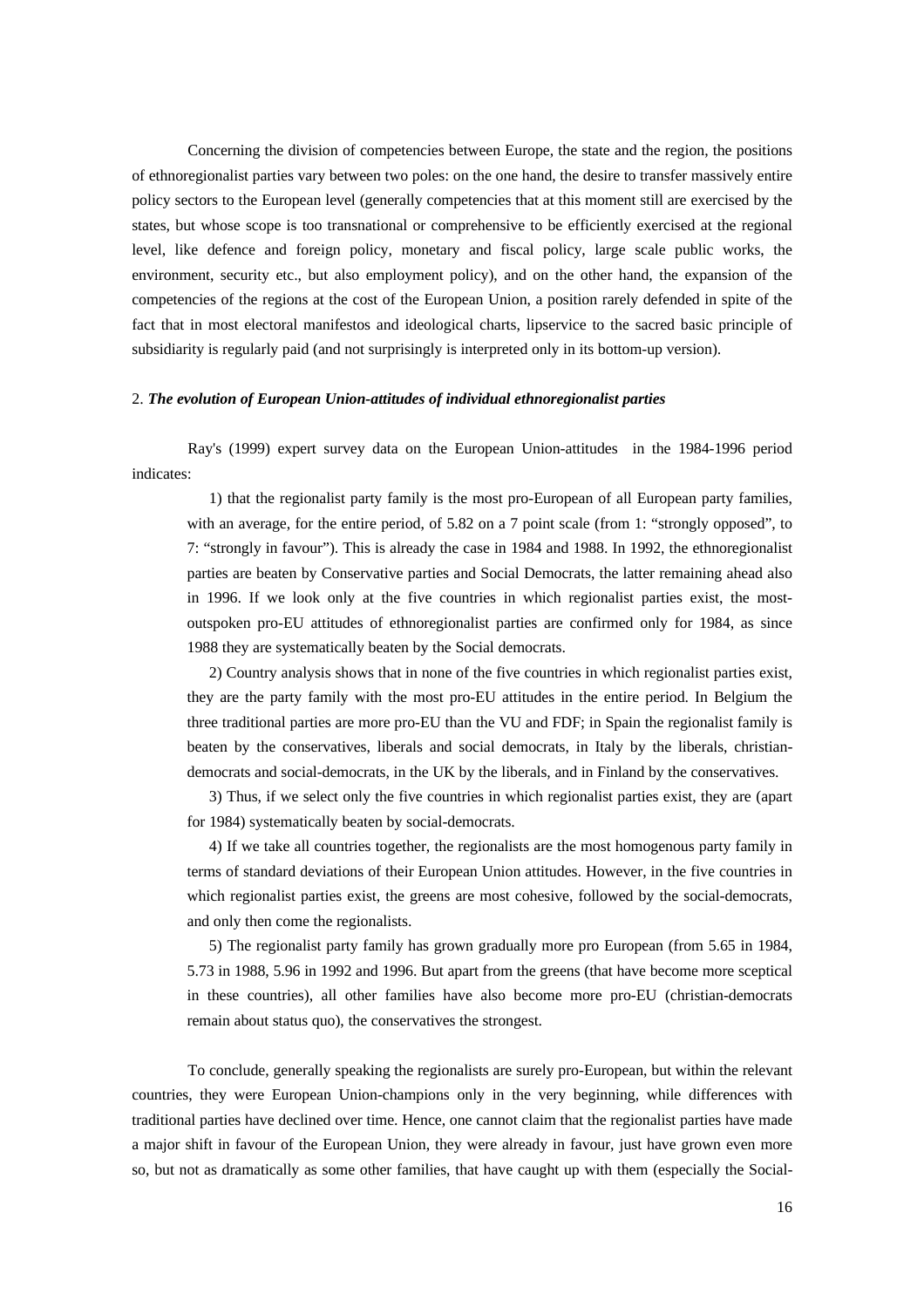democrats).

While the existing expert data of Ray are surely a valuable source for placing domestic parties on a European Union integration scale, the reliability of retrospective expert surveys has been questioned (Budge, 2000) and therefore they clearly have to be complemented by longitudinal content analysis of party policy statements, like the manifestos for the European elections since 1979, which could be coded following the new scheme developed by Hix (1999) or Goldmann's project (2001) content analysis of the national and party positions (on the SEA, TEU and Amsterdam Treaty) $^{25}$ .

## B. **Shifts of ethnoregionalist party voters' attitudes**

When comparing the ethnoregionalist parties as party-in-the-electorate, with other party families, one should use data collected at the regional level, i.e. at the level of the ethnoregionalist parties' target electorate, rather than national level data (De Winter,  $1998)^{26}$ . This is even more necessary for the comparison of the European Union attitudes of voters. Most ethnoregionalist parties are active in interface regions, bordering with other states, or have particular links with the populations across the state border. This border-proximity probably has a transnational socialising effect on the entire population of the border region, while part of the national electoral may be very isolated, being not close to any other nation (cf. the northern peripheral regions of Italy vis-à-vis the South). Or Flanders' close cultural ties with the Netherlands, the Swedish population in Southern Finland vis-à-vis Sweden and Denmark, or Catalonia and the Basque Country vis-à-vis their linguistic sister regions in France.

Given the fact that the small size of ethnoregionalist parties' scores in national surveys of the Eurobarometers, one has to be careful interpreting the results. In fact, only the magnum Eurobarometer of 1996 (overall population size = 65.178) offers sufficient numbers for most ethnoregionalist parties. So only for 1996 we can test systematically whether the hypothesis of a pro-EU ethnoregionalist party electorate holds, in comparison with the electorates of non-ethnoregionalist parties.

The hypothesis is confirmed for Flanders, as the VU voters<sup>27</sup> display the most pro European Union attitudes but the Greens obtain about the same score. In Brussels, we had to run the analysis on party proximity (rather than vote intention), as this produced more FDF sympathisers<sup>28</sup>. The FDF is clearly beaten by all traditional Francophone parties!

For Finland, we selected the two mega-regions in which the SFP is clearly strongly represented (over 5% or more, i.e. Uusimaa and Voili-Suomi). The SFP is clearly beaten by the Conservatives (KOK), but also by the Social-Democrats and the Greens. In Italy we can only check for the Lega Nord in the northern provinces. There the LN is clearly beaten by the various christian-democrat formations, the Greens, the PDS as well as Forza Italia. Thus basically, it is the most eurosceptic of the main formations! This distrust towards the European Union was already noticeable in a 1992 survey (Diamanti, 1993).

In Scotland, the SNP electorate is more Eurosceptical than the electorates of all main parties! In Wales, the PC is however the most pro-EU party together with the liberal-democrats. In Spain: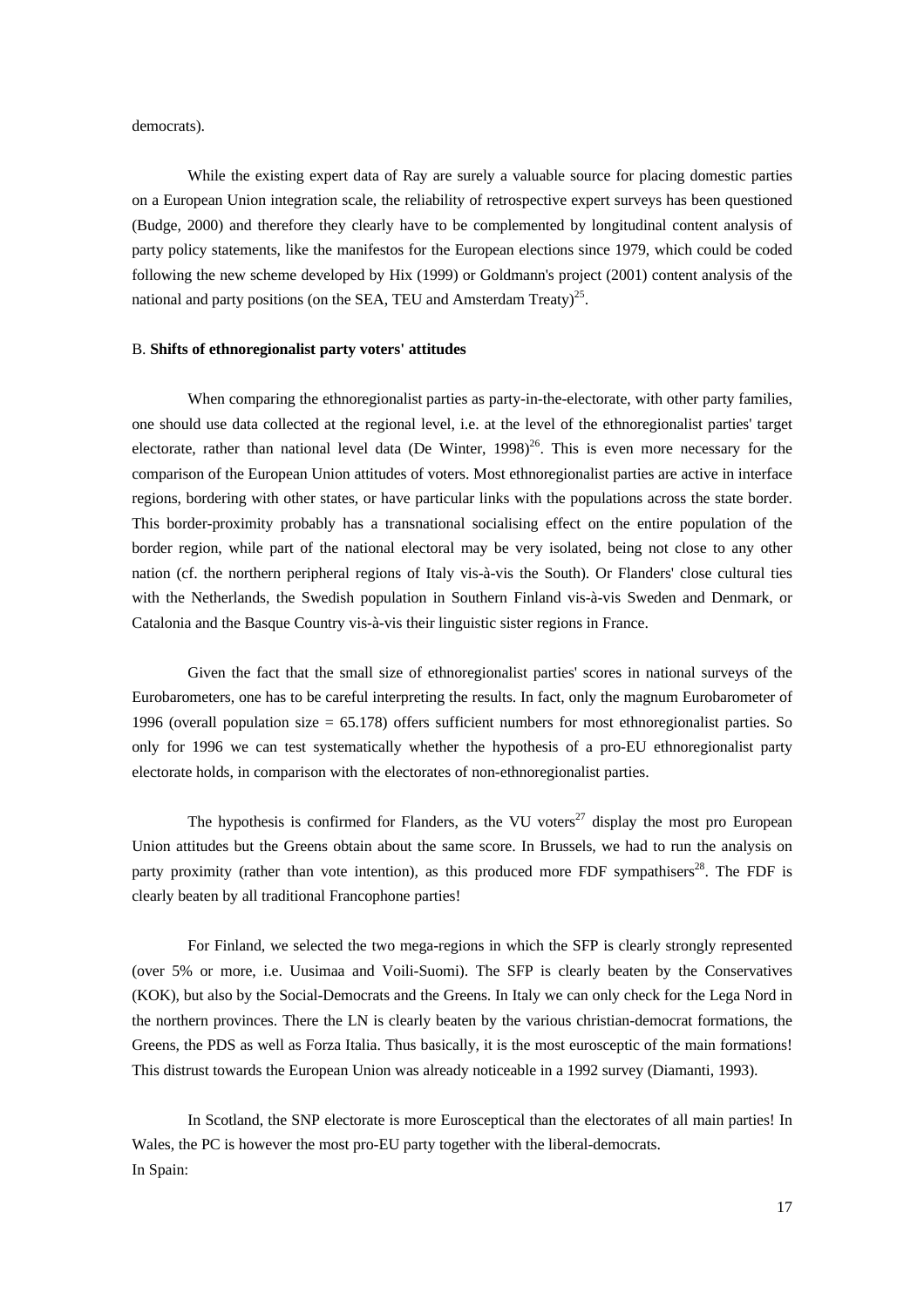- the PA is the most pro-EU party in Andalucia, together with the PSOE,

- in Aragon, the PAR is beaten by the PSOE,

- in the Canary Island, the CC is the least pro-EU party,

- in Catalonia, the most pro-EU party is the PSC-PSOE, followed by the CIU, while the independist ERC is the least, together with the IU,

- in Galicia, the BNG is beaten by the PSOE,

- in Valencia the UV is the least pro-EU party,

- in the Basque country the EA is the most pro-EU party, followed by the PSOE, then the PNV, while HB is the least pro-EU party.

Hence the analysis of target electorates shows that most ethnoregionalist parties are not EUchampions at all, contrary to their ideological profile and discourse of their leaders (and scores on the Ray survey). Thus they seem to be out of line with their electorates. The ease they seem cope with this representational deficit can be related to the fact the EU-matters generally do not matter very much to their electorates, and therefore the party leadership is allowed to adopt more pro-EU attitudes on this low saliency dimension.

Of course, the traditional parties' position is also determined by the attitudes of their electorates in other regions, therefore if one makes the analysis at the national level, one finds that:

- in Spain the CiU is the most pro-EU party together with the PSOE, while most of the smaller formations are also more pro-EU than the PP,

- in the UK the PC is together with the Labour party the most pro-EU, followed by the SNP ex aequo with the liberal-democrats,

- in Belgium the VU is the most pro-EU together with the two green parties but the FDF remains most sceptical (but less than the Vlaams Blok),

- in Finland, the SFP stands ex aqua with the greens, but is beaten by the conservatives and the social-democrats,

- while in Italy the LN is ex aequo with the AN but beaten by everybody else apart from the communists (RC).

Thus, the analysis at the national level enhances the EU-standing of a number of ethnoregionalist parties, but still they are not the outspoken champions as they pretend.

To what extent have ethnoregionalist parties relative EU-attitudes evolved over time. One would expect that they would have become more pro-EU and more so than the traditional party families (given their supposed conversion to the European Union after the invention of the Europe of the Regions). Given the problem of small numbers, we merged two or three Eurobarometers held just before or after the European elections, as only these contain data on party preferences.

In Belgium, in the 1978-1979 period<sup>29</sup> the Flemish socialists were slightly more pro-EU than the VU, while the liberals and christian-democrats are less (in the Flemish constituencies without Brussels). In Brussels, the FDF was the second most pro-EU party after the Brussels Liberals, followed by the socialists and christian-democrats. In Scotland the SNP was the least pro-EU party (while the

18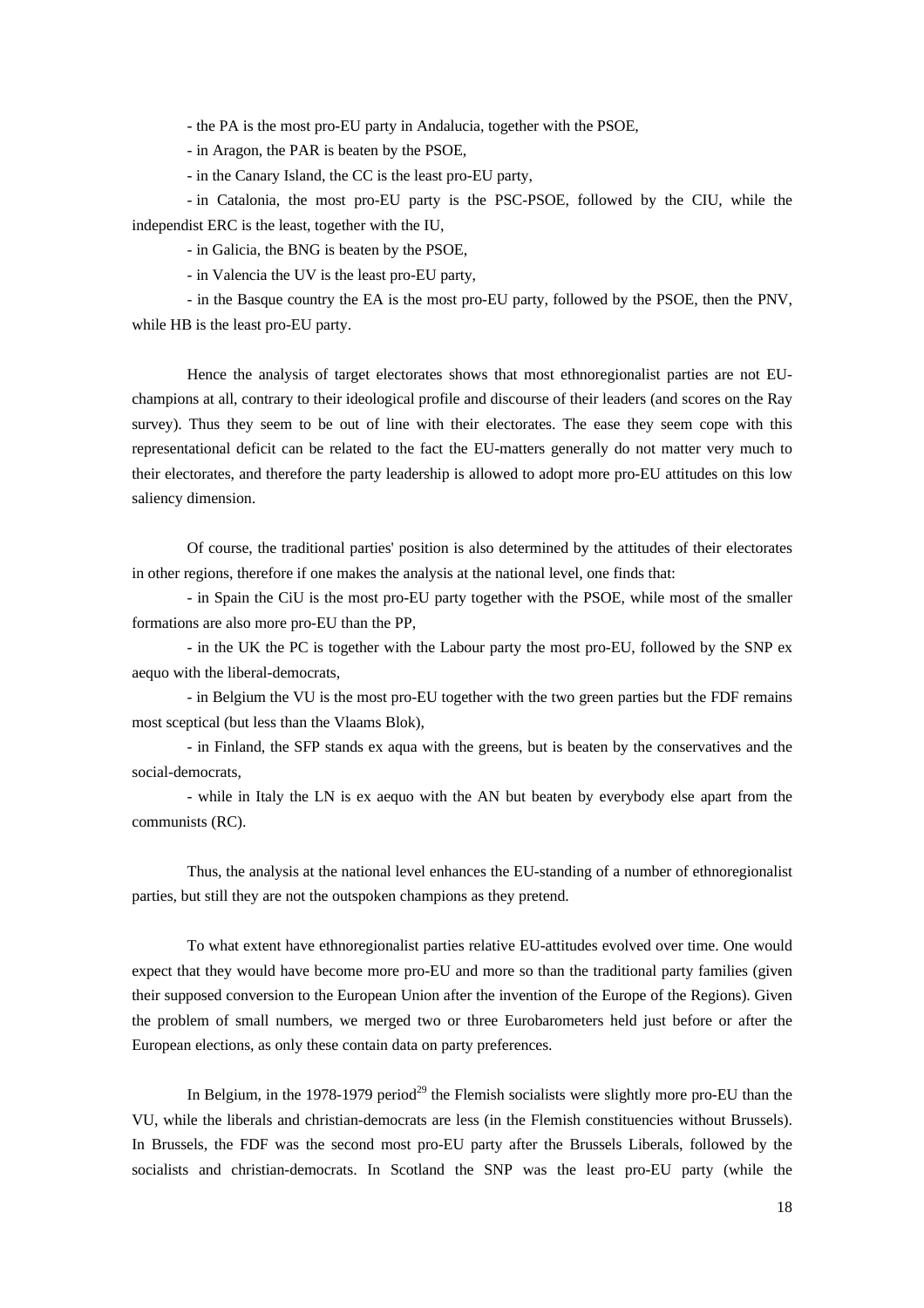conservatives are the most!). Also in Wales the PC was the least pro-EU, while the conservatives and the liberals were the most. Thus only in the case of the SNP and PC, there seems to be some thorough change in favour towards Europe.

In 1989<sup>30</sup> (but only with 9 respondents)<sup>31</sup>, the Lega was the least pro-EU of all Italian parties. In the autumn of 1994, the most pro-EU parties were the PPI, PDS and RC, then the LN, and the least were FI and the  $AN^{32}$ .

## C. **Organisational change**

One of the most evident organisational changes to be expected of the ethnoregionalist parties turning more pro-EU would be the empowerment of European Union-officeholders. To what extent have MEPs, members of the Committee of the Regions, national MPs specialising in European Unionquestions, and other European Union-party experts and spokesmen party been included into the leading party bodies (Raunio, 2000).

Unfortunately, due to the traditional and recent neglect of ethnoregionalist parties in the comparative study of political parties, we have only very little data at hand for checking this hypothesis without going into extensive data collection $33$ .

In the 1960-2000 period, organisational empowerment of European Union-officials in the VU appears from the inclusion in the party executive (*Partijbestuur*) between 1988 and 1991, and since 1994, ex officio the group leader of the VU in the European Parliament (where the size of the group varies between 1 and 2 MEPs....), and since 1989 in the larger, and more powerful, Party Council (*Partij Raad*). But also most other Belgian parties have included their MEPs or a delegate of them into their highest decision making body, and usually, the main parties did so earlier than the VU. In the FDF the MEPs have been included since the beginning, as party statutes have always included all MPs (of any type) in the *Comité Permanent*.

In Spain, the situation seems to be as follows:

- CDC: a spokesperson of the EP group (at least since the 1995 statutes, and not before 1986, Marcet 1987) sits in the national executive,

- ERC: the statutes do not seem (according to Molas, 2000: 82) to include MEPs (at this moment they do not have any), but the responsible person for International Contacts is current member of the *Executiva National*, as well as alderman of Barcelona and former delegate to the EFA),

- PNV: no mentions in the 2000 statutes (not for executive, not even for national congress). The present MEP is not member of the national or regional party Executives,

- EA: the current MEP is also Secretary General of the Party and member of the national executive (*Ejecutiva Nacional*), but not ex officio, while the person responsible for the International Relations is so,

- BNG: the current MEP is member of the executive *Comisión Permanente*<sup>34</sup>.

In the SNP, one of the 2 MEPs is member of the NEC (as one of the 10 elected members, but not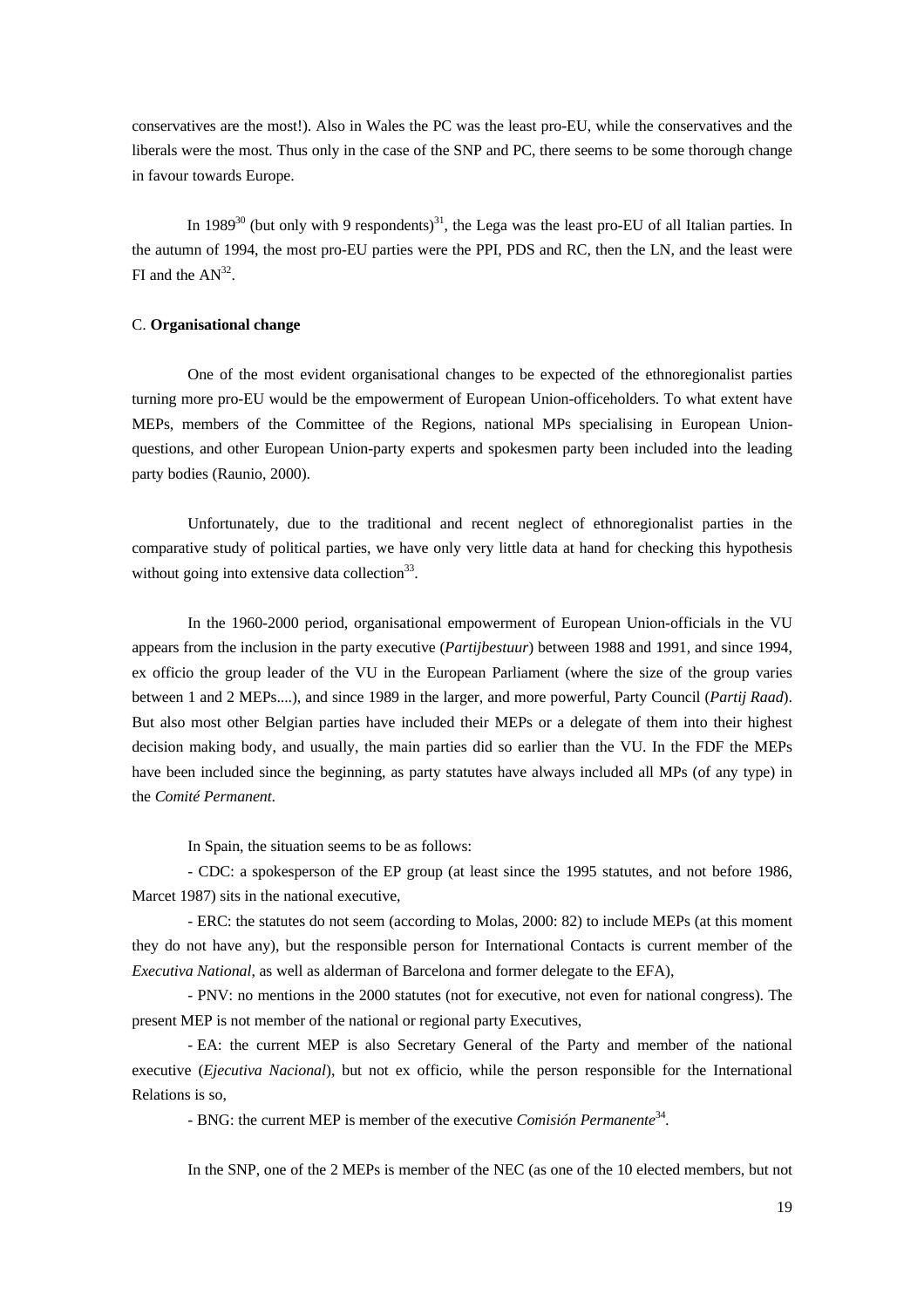ex officio, as are the "national office bearers"). In the Lega Nord, there is one EP-group representative in the *Consiglio Federale* (according to the 1998 statutes). In the UV, their only MEP is member of the Comité Fédéral (but, according to 1997 statutes, not ex officio)<sup>35</sup>. In the StVP all types of MPs are member of the Party Commission (*Parteiausschuss*), but not of the *Parteileitung*. In the PsdAz, MEPs not officially member of *Direzione Nazionale*, but a representation of MEPs is granted for the *Consiglio Nazionale*. Finally, in the SFP, the current MEP is not member of the *Centralstyrelsen*.

Generally, MEPS of ethnoregionalist parties are member of their party's top leadership organs, but often not ex officio. Thus their representation is little institutionalised. On the other hand, they all serve as the specialist, policy initiators and spokesman for their party on European matters. Still, like in most traditional parties, there seems to be little communication between the party on the ground and their representatives in Brussels.

Thus, some major data collection work is still to be done, in the line of Katz & Mair, especially for the earlier periods. In addition, the formal inclusion of European Union-officials in the leading party bodies is just a very small part of the picture. It does not tell us to what extent has their actual influence increased in the party. What is the prestige, influence, authority, network integration of European Unionofficers within the party organisation? We will try to answer this question the following months through interviews with ethnoregionalist party MEPs as well as with longstanding party apparatchicks of the respective ethnoregionalist parties. European Union-officials may be ex-officio unimportant, but de facto be important through interlocking directorates. They may hold an "insignificant" seat in the European Parliament, but also hold important national or regional offices, and as such be represented in the parties' highest decision-making bodies, and therefore contribute to the oligarchisation of the party decisionmaking in European Union-matters (cf. the Mair thesis). Thus, we have to examine the *cumul des mandats* at, on the one hand, the European Union level, and on the other hand the national and regional public office, as well as the non-elected intraparty leadership positions.

The formal inclusion of European Union-officials in the leading party bodies is just a very small part of the picture. It does not tell us to what extent has their actual influence increased in the party. What is the prestige, influence, authority, network integration of European Union-officers within the party organisation? We will try to answer this question the following months through interviews with ethnoregionalist party MEPs as well as with longstanding party apparatchicks of the respective ethnoregionalist parties. European Union-officials may be ex-officio unimportant, but de facto be important through interlocking directorates. They may hold an "insignificant" seat in the European Parliament, but also hold important national or regional offices, and as such be represented in the parties' highest decision-making bodies, and therefore contribute to the oligarchisation of the party decisionmaking in European Union-matters (cf. the Mair thesis). Thus, we have to examine the *cumul des mandats* at, on the one hand, the European Union level, and on the other hand the national and regional public office, as well as the non-elected intraparty leadership positions.

#### IV. **CONCLUSION**

The process of europeanisation is particular relevant to ethnoregionalist parties, that, as it were,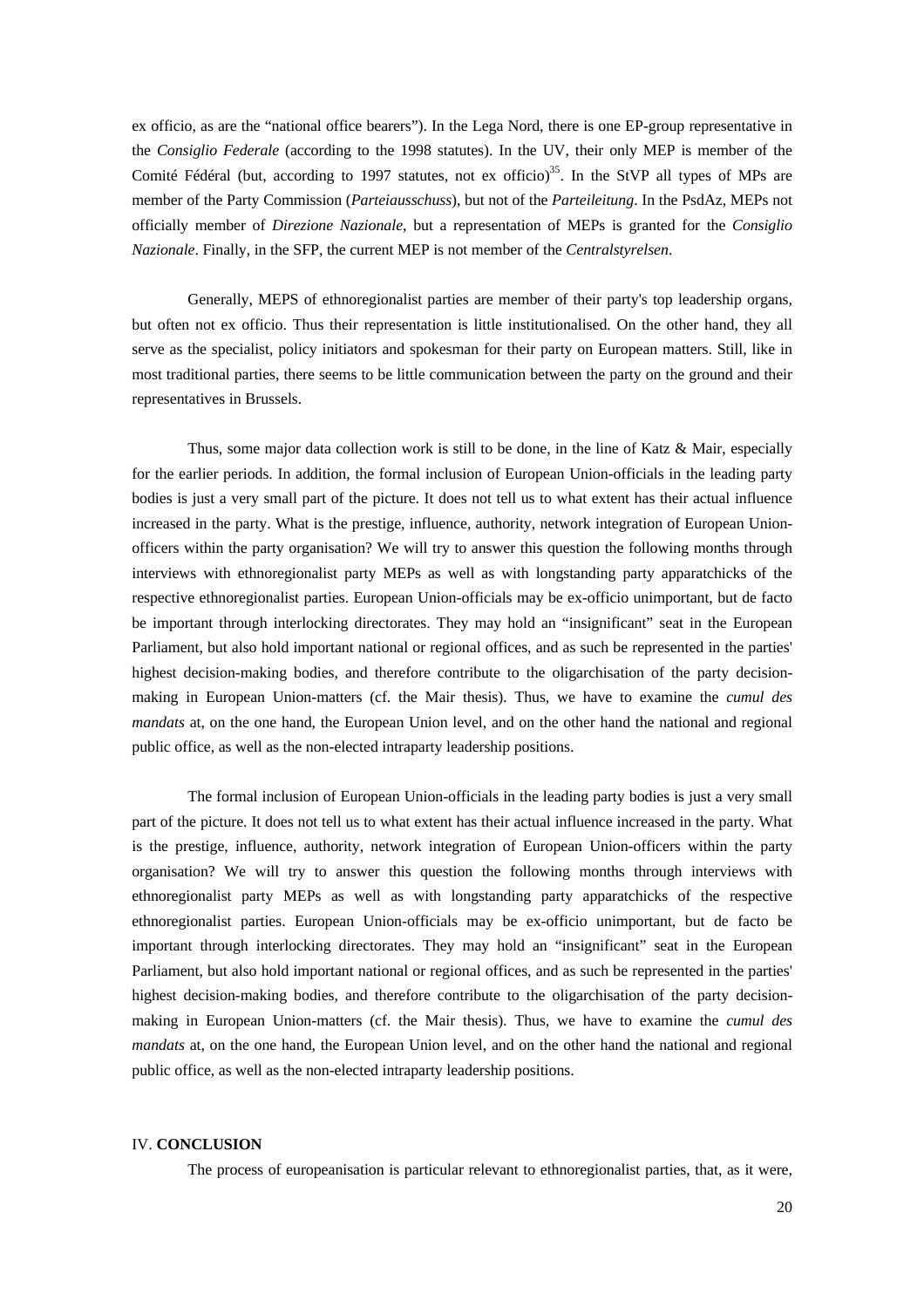"own" problems related to centre-periphery cleavages, the division of policy competences between territorial decision-making levels. Thus, more than for other party families, European integration strikes at the heart of the cleavage on which this party family is build, i.e. the empowerment/dispowerment of a higher level decision-making centre and the regional periphery opposition.

For a variety of reasons, as integration proceeded these parties have not turned into Euroscepticals, rather on the contrary. This is due to the fact that the opportunities for the development of ethnoregionalist parties and the empowerment of the regional populations they represent outweigh the constraints europeanisation poses. This europhile stands can be noticed in their multilevel federalist institutional arrangements, and the attitudes of the party elites. However, their electorates seems to be less euro-enthusiastic.

Like is the case with the study of the effects of europeanisation on other party families, some major data collection work on organisational changes is still to be done, in the line of Katz & Mair, especially for the earlier periods. Also the evolution of the positions of these parties in a threedimensional space (type of autonomy sought, left-right, european integrationism) requires more detailed analysis. Also shifts in multilevel career patterns and planning can further reveal the impact of europeanisation on party elites.

#### **Table**

The Democratic Party of the Peoples of Europe-European Free Alliance as a representative of a European political family *(November 2000)* (in brackets the number of MEPs, and for non-members of the DPPE-EFA, the parliamentary groups to which they belong)

| Bloque Nacionalista Galego (1)                                        | Convergència Democràtica de Catalunya (2, PLDR) |
|-----------------------------------------------------------------------|-------------------------------------------------|
| Eusko Alkartasuna (1)                                                 | Coalición Canaria (1, PLDR)                     |
| Esquerra Republicana de Catalunya Euskal Herritarrok (1, non-inscrit) |                                                 |
| Fryske Nasjonale Partij                                               | Lega Nord $(4, Groupe Technique & non-inscrit)$ |
| Mouvement Région Savoie                                               | Svenska Folkpartiet (1, PLDR)                   |
| Partei Deutchsprachiger Belgier                                       | Süd-tiroler Volkspartei (1,PPE)                 |
| Partido Sardo d'Azione                                                |                                                 |
| Partit Occitan                                                        |                                                 |
| Plaid Cymru (2)                                                       |                                                 |
| Scottish National Party (2)                                           |                                                 |
| Slovenska Skupnost                                                    |                                                 |
| Union Démocratique Bretonne                                           |                                                 |
| Union für Südtirol                                                    |                                                 |
| Union du Peuple Alsacien                                              |                                                 |
| Union Valdôtaine (1)*                                                 |                                                 |
| Unione di u Populu Corsu/Scelta Nova                                  |                                                 |
| Unitat Catalana                                                       |                                                 |
| Volksunie (2)                                                         |                                                 |
| Eusko Alderdi Jertzailea - Partido Nacionalista Vasco (1)**           |                                                 |
| Partido Andalucista (1)                                               |                                                 |
| Ligue Savoisienne***                                                  |                                                 |
| Veneti d'Europa***                                                    |                                                 |
| Libertà Emiliana-Nazione Emilia***                                    |                                                 |
| Vinhozito-Rainbow***                                                  |                                                 |

(Source: DPPE-EFA; Group Greens-EFA)

\* In July 2000, Mr. Caveri, the leader of the Union Valdôtaine (founding member of the EFA) succeed a MEP of the Prodi list. He decided to continue to sit with the group of his predecessor, the ELDR!

<sup>\*\*</sup> The PNV abandonned the EPP in 1999 and obtained observer status in the EFA. Others have also ask for observer status: the Partit Socialista de Mallorca-Entesa Nacionalista, Bloc Nacionalista Valencià

<sup>\*\*\*</sup> Since November 2000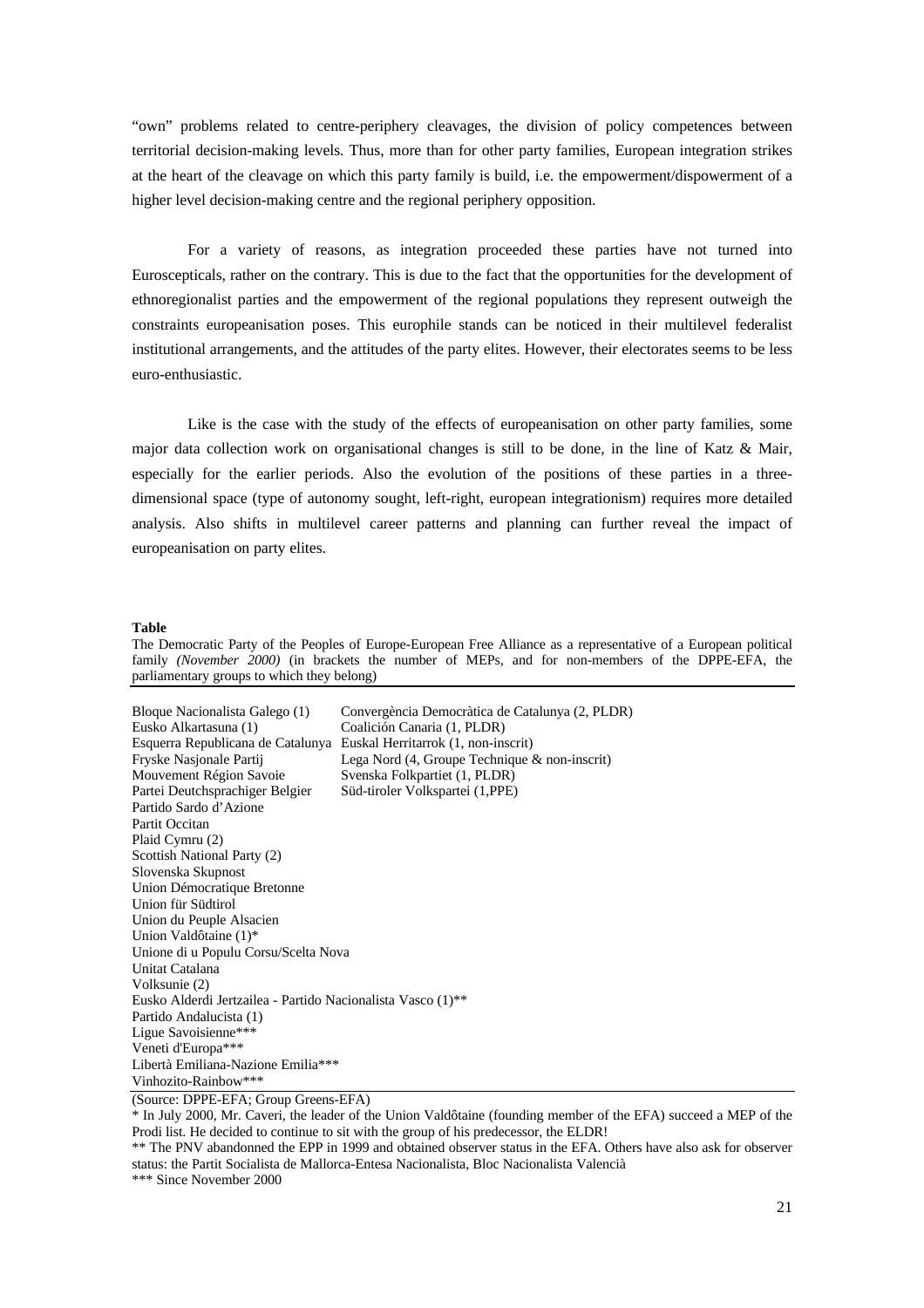### **NOTES**

- 1. Cf. the co-signing of the five party secretary-generals of the appeal to the Commission for drafting a European Party Statute (17/2/2000).
- 2. These parties exist however in nearly all European Union member states. In several of them, they are party system relevant, either in terms of the size of their electoral support, or in terms of participation or blackmail potential in the formation of government coalitions between statewide parties. Second, in Belgium and Italy, ethnoregionalist parties has contributed to the demise of existing party systems and in the long run may contribute to the break-up of these countries. Finally, they seem capable, together with the Greens and the populist right-wing parties, to cash in to the recent increases of public dissatisfaction towards the established political elites and traditional political parties (Müller-Rommel, 1998; Norris, 1999).
- 3. Directly or indirectly inspired by the work (often in progress) of and/or conversations with: Stefano Bartolini, Elisabeth Bomberg, Sergio Fabbrini, Richard Katz, Michael Keating, Robert Ladrech, Gary Marks, Leonardo Morlino, Wolfgang Müller, Tapio Raunio, and Kaare Strøm.
- 4. Only those working on parties in federal systems may face similar problems (Deschouwer, 2000).
- 5. Or as evoked by the Lega as "un centralismo mostruoso perché ancora più lontano e incontrolabile di quello odierno".
- 6. Spain for instance does not at all offer European Union-representation of regions in matters in which they have (shared or exclusive) competence. For instance, the Basque country has nearly all competencies of normal state except money and defence (that will be transferred upwards anyway), but excludes this empowered regions from representation through the Spanish European Union representation in Council. While the British ministers do allow once in a while a Scottish or Welsh minister to accompany them to Brussels, and Germans seem to have some rotation system allowing at least one regional minister (representing the Länder) to accompany the Bundesminister.
- 7. Apart from the Rainbow group in the 1989-1994 period that comprised nine EFA MEPs on a total of 15.
- 8. Finally, the fate of the EFA has for two decades been strongly dependent on the support of the Volksunie, in terms of ideological sophistication, strategic insight, persistence and material resources (finance and personnel). The internal crisis of the VU in the 1990s about its raison-d'être and its future, also threatened the survival of the EFA-co-operation (De Winter, 1998). Most recently, this dependency is in decline, as the numerical weight of VU in the EFA has declined in relative terms, while also a number of key positions in the EFA have now shifted to other parties. But the presidency is still in the hands of the VU.
- 9. And in the parliament, they are marginal given the dominance of large coalitions between EPP & PSE.
- 10. This absence is not compensated by their rather fair representation in the Committee of the Regions and in the European Parliament.
- 11. EFA officials argue that the current lack of EFA-members in East-Eastern Europe is due to the fact that the EFA is afraid of allying itself with politically incorrect parties that would harm its image (in a much stronger way than it harms the traditional party families, cf. the criticism formulated when the Lega was EFA member and joined a government with the AN). In addition, they claim to follow political developments in these countries closely and explore the market of potential new EFA members.
- 12. Bartolini (1999: 34) argues that the current degree of integration is a status quo that is positive for liberal and conservative parties, but negative to social democrats that want to go beyond common market and create social Europe and expand European Union powers into the political management of the economy and welfare state. Hence, the latter parties may tend to boost their integration given the fact that they also would like the European Union to become more integrated and federal, while other party families can be happy with a interparty cooperation that does not call for loosing part of the parties and countries sovereignty. The current state of the Union is suboptimal and undesirable for the ethnoregionalist parties, as they are in fervour of a stronger integrated Europe (and therefore a weakening of the state levels), but they also want a stronger involvement of the regions in European Union decision-making.
- 13. Cf. the number of regional and town networks, the number of associations created to lobby the Commission, and of other Community institutions as well.
- 14. The leaders of the Catalan and Flemish governments tend to travel with the attitude of a head of state and are frequently treated in this manner (Malloy, 1995: 9).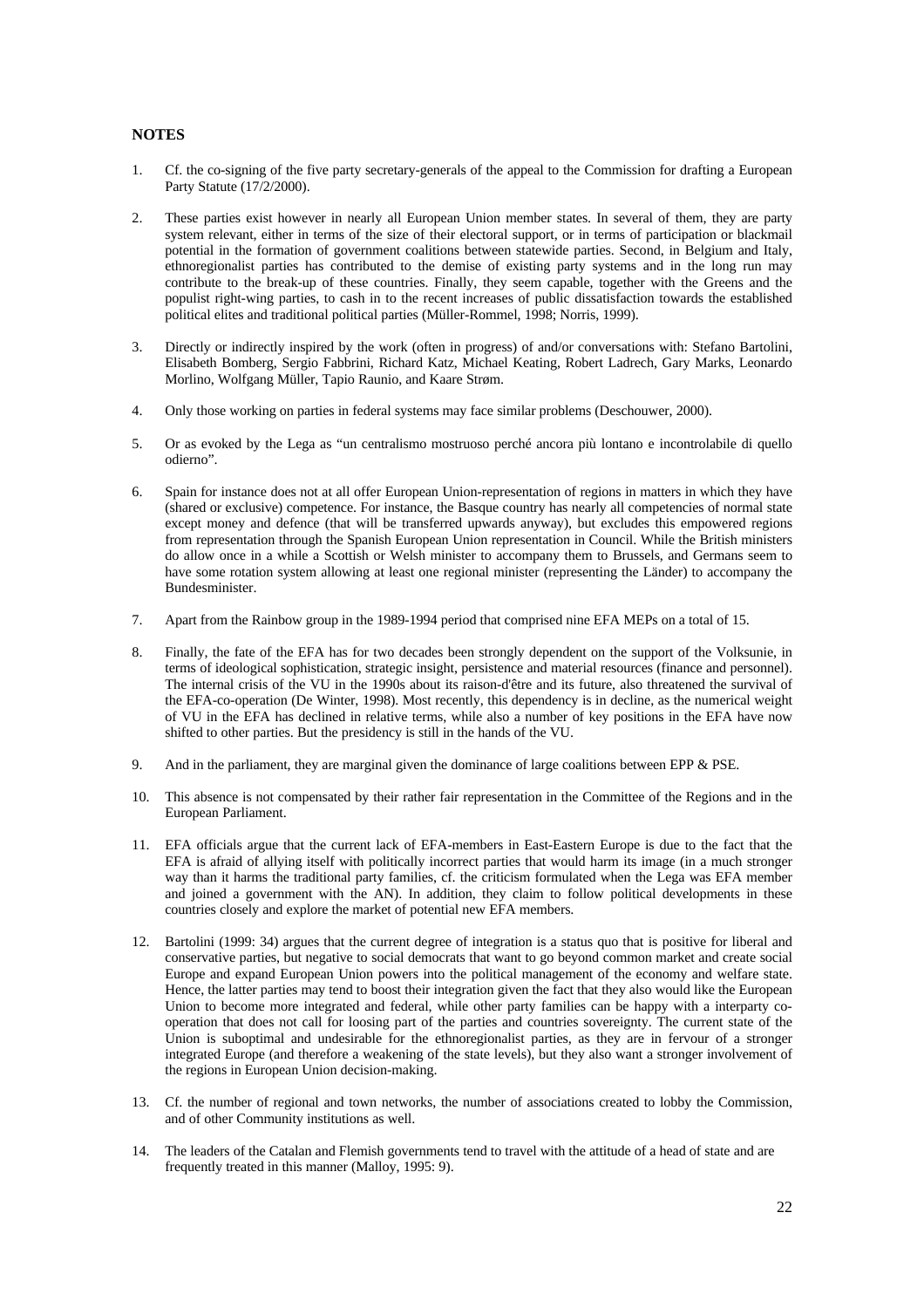- 15. Cf. the evolution of the traditional parties in Belgium (De Winter & Dumont, 1999) and Spain (Colomé, 1989).
- 16. With the insertion of regional political and civic society actors into the European decision making process, and the extension of the subsidiarity principle to the regions, the regional level also contributes to the legitimisation of the integration process and therefore tends do reduce the democratic deficit.
- 17. At the 1989 European elections, the Corsican (Unione di u Populu Corsu) and Brussels (Front Démocratique des Francophones) ethnoregionalist parties formed an electoral alliance with green lists (Olivesi 1998). At the 1984 European elections, the Union Valdôtaine formed a cartel with the Partito Sarde d'Azione.
- 18. Another cartel, the Union de Regiones (comprising regionalist formations of Almería, Baleares, Castilla-La Mancha, Canarias and Madrid [!]) obtained only 0,04% of the votes.
- 19. Yet, after one or two decades, most of the specific sociodemographic features of the ethnoregionalist electorates tend to fade away (De Winter, 1998: 232-234).
- 20. Reif, 1985; Van Der Eijk & Franklin, 1996. For a recent empirical critique of this model, see Blondel, Sinnott & Svensson, 1998.
- 21. At the general elections, on average 62% of the incumbent governing parties loose votes at the next general elections (Müller & Strøm, 1997: 744).
- 22. Analysis of the performances of most significant ethnoregionalist parties (those that obtained in 1999 at least 5% of the votes in their region) at the European and general elections since 1979 (or since the adhesion of their country to the European Union) comparing their scores measured at the level of the region.
- 23. Regionalist parties are overrepresented in terms of seats, in comparison to the share of vote at the European elections in 1999, in Belgium, the UK, underrepresented in Spain and France, while equally represented in Italy. But given the fact that most regionalist parties do better at the European elections than at the national elections, one could say that in office terms, the European Parliament (at least in 1999) is relatively more beneficial to regionalist parties. But this good result in 1999 is due to the major increase in seats (from 14 to 20) as many regionalist parties hold the last marginal seat.
- 24. This is still the most valid and elaborated EFA-view on institutional questions.
- 25. For some of the scarce case studies of the European Union-attitudes of ethnoregionalist parties, see Beyers & Kerremans (2001) on the VU, Lega (Diamanti, 1993), Lynch (1996) on the VU, the Union Démocratique Bretonne, the SNP and PC; Macartney (1990) on the SNP.
- 26. Ethnoregionalist parties usually do not intend to capture votes in the entire electorate of a state, but try to maximise their electoral support in the region or from ethnic groups on which they focus. Therefore, the success of a nationalist party should not be measured in terms of the proportion of the national vote, but only in terms the proportion of the targeted electorate, the votes of the region they pretend to represent. This type of measurement offers a more precise appreciation of the electoral success of ethnoregionalist parties.
- 27. Voters are defined in terms of voting intention for next general election.
- 28. Eight instead of four, probably due to the fact that for all but local elections, since 1993, runs all elections in a cartel with the Francophone liberals.
- 29. EB 10, EB11, EB12 (fall 1978, spring and fall 1979 respectively).
- 30. For Spain in 1989 there seems to be something wrong with the representation of the regions (underrepresentation of Catalunya, Basque, etc.) as well as with the coding of ethnoregionalist parties.
- 31. But note that in the entire 1988-1992 period, there are only 19 Lega voters in the Eurobarometers containing party preference data!
- 32. Also in the pre-electoral spring 1994 survey, those that voted LN in the previous national elections were amongst the most sceptical (but for different dependent variable: European Union-membership good/bad thing).
- 33. The Katz Mair Data handbook contains organisational data on the VU -which just has been updated by (Bernollet, De Neve, 2000)-, but not on the FDF, while data on ethnoregionalist parties in Italy and the UK are lacking from those country chapters, Spain is absent all together, while the SFP is included in the Finnish chapter (but not for the relevant period (post-1995).
- 34. As well as the Consello Nacional.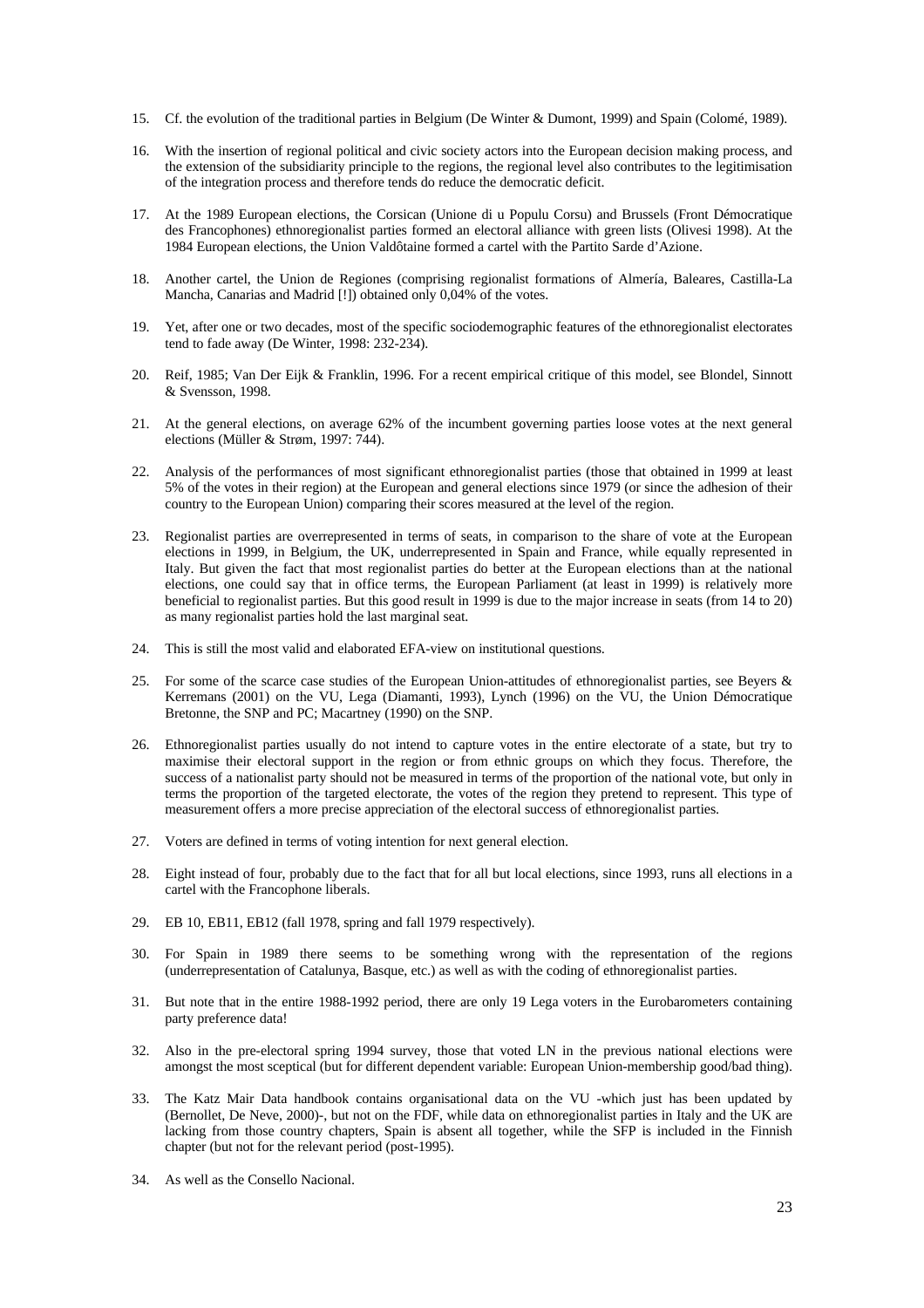35. But all regional and national MPs (=1) are represented in the *Conseil Fédéral*, while in the 1993 statutes they were also ex officio member of the executive.

#### **REFERENCES**

- ACHA UGARTE, B.; PÉREZ-NIEVAS, S.: "Moderate nationalist parties in the Basque Country: Partido Nacionalista Vasco and Eusko Alkartasuna" in DE WINTER, L.; TÜRSAN, H. (eds.): *Regionalist parties in Western Europe*. London, Routledge, 1998, p. 87-104.
- ACKAERT, J.; DE WINTER, L.: "De afwezigen hebben andermaal ongelijk. De stemverzaking in Vlaanderen op 24 november 1991" in SWYNGEDOUW, M.; BILLIET; CARTON, A.; BEERTEN, R.: *Kiezen is verliezen. Onderzoek naar de politieke opvattingen van Vlamingen*. Leuven, ACCO, 1993, p. 67-82.
- BARTOLINI, S.: *Political Representation in Loosely Bounded Territories: Between Europe and the National-state*. Paper presented at the Conference on Multi-Level Party Systems: Europeanisation and the Reshaping of National Political Representation, European University Institute, 16-18 December 1999.
- BERNOLLET, I.: *Evolution organisationnelle des partis belges néerlandophones dans les années 1990*. Master Thesis, Université Catholique de Louvain, Department of Political Science, 2000.
- BEYERS, J.; KERREMANS, B.: "Diverging images of consensus, Belgium and its views on European Integration" in GOLDMANN, K.; GILLAND, K., 2001.
- BLONDEL, J.; SINNOTT, R.; SVENSSON, P.: *People and Parliament in the European Union. Participation, Democracy and Legitimacy*. Oxford, Clarendon Press, 1998.
- BOSSI, U.; VIMERCATI, D.: *La Rivoluzione*. Milano, Sperling & Kupfer, 1993.
- BUDGE, I.: "Expert judgements of party policy positions: Uses and limitations in political research", *European Journal for Political Research*, 31: 1, 2000, p. 103-113.
- BULENS, J.; VAN DYCK, R.: "Regionalist parties in French-speaking Belgium: The Rassemblement Wallon and the Front Démocratique des Francophones" in DE WINTER, L.; TÜRSAN, H. (eds.): *Regionalist parties in Western Europe*. London, Routledge, 1998, p. 51-69.
- COLOMÉ, G.: *El Partit dels Socialistes de Catalunya. Estructura, funcionament i electorat 1978-1984*. Barcelona, Edicions 62, 1989.
- DAHL, R.: *Democracy and its Critics*. New Haven, Yale University Press, 1989.
- DE GRAUWE, P.: *Monetary Policy in Euroland*. Paper prepared for delivery of the Vlaams Wetenschappelijk Economisch Congres, 2000.
- DE NEVE, D.: *L'évolution organisationnelle des partis belges francophones dans les années 1990*. Master Thesis, Université Catholique de Louvain, Department of Political Science, 2000.
- DESCHOUWER, K.: *The European Multi-Level Party Systems. Towards a framework for analysis*. Paper presented at the European Forum, Robert Schuman Centre, European University Institute, 2000.
- DE WINTER, L.: "Regionalist parties in Belgium: the rise, victory and decay of the Volksunie" in DE WINTER, L. (ed.): *Non-State-Wide Parties in Europe*. Barcelona, Institut de Ciències Polítiques i Socials, 1994, p. 23-70.
- DE WINTER, L.: "The Volksunie and the dilemma between policy success and electoral survival in Flanders" in DE WINTER, L.; TÜRSAN, H. (eds.): *Regionalist parties in Western Europe*. London, Routledge, 1998, p. 28-50.
- DE WINTER, L.: "Conclusion: a comparative analysis of the electoral office and policy success of ethnoregionalist parties" in DE WINTER, L.; TÜRSAN, H. (eds.): *Regionalist parties in Western Europe*. London, Routledge, 1998, p. 204-247.
- DE WINTER, L.: "Partis ethno-régionalistes et l'intégration européenne dans les élections européennes de 1999" in GRUNBERG, G.; PERRINNAU, P.; YSMAL, C.: *Le Vote des Quinze. Les élections éuropéennes du juin 1999*. Paris, Presses de Sciences Po, 2000, p. 181-202.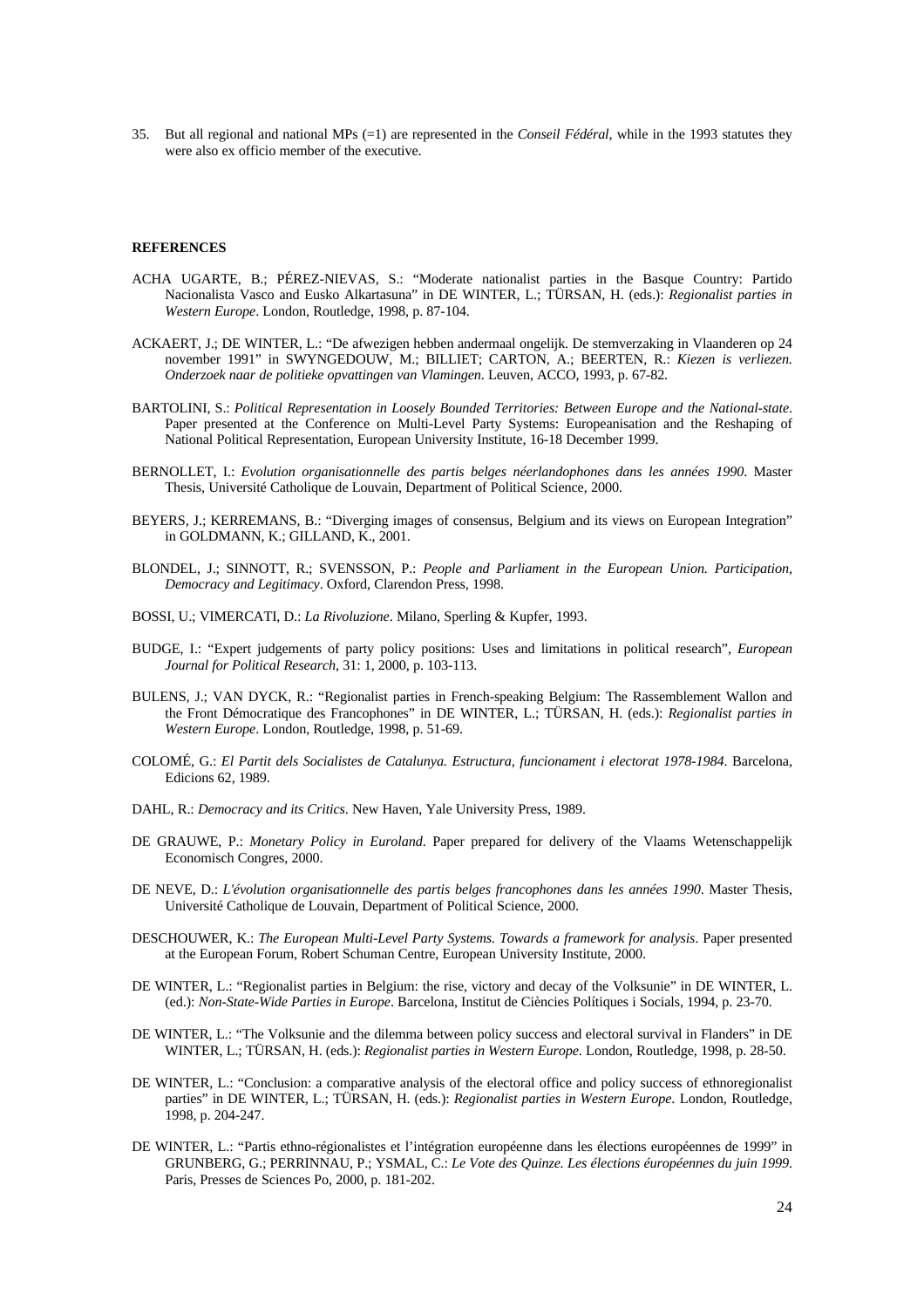- DE WINTER, L.; DUMONT, P.: "Belgium: Party System(s) on the Eve of Disintegration?" in BROUGHTON, D.; DONOVAN, M. (eds.): *Changing Party Systems in Western Europe*. London & New York, Pinter, 1999, p. 183-206.
- DE WINTER, L.; TÜRSAN, H. (eds.): *Regionalist parties in Western Europe*. London, Routledge, 1998, 259 p.
- DIAMANTI, I..: "L'Europa secondo la Lega", *Lines: Rivista Italiana di Geopolitica*, 4, 1993, p. 63-71.
- ESMAN, M.J.: "Perspectives on ethnic conflict in industrialized societees" in ESMAN, M.J. (ed.): *Ethnic Conflict in the Western World*. Ithaca, Cornell University Press, 1977.
- FEARON, J.; VAN HOUTEN, P.: *The politicization of Cultural and Economic Differences. A return to the Theory of Regional Autonomy Movements*. Paper prepared for delivery at the 1998 Annual Meeting of the American Political Science Association, Boston, September 3-6 1998.
- GOLDMANN, K.: "Introduction" in GOLDMANN, K.; GILLAND, K., 2001.
- GOLDMANN, K.; GILLAND, K.: *Political Parties and European Integration*, (forthcoming), 2001.
- HIX, S.; LORD, C.: *Political Parties in the European Union*. London, MacMillan, 1997.
- HIX, S.: *Voters, party leaders and the dimensionality of EU politics*. Paper presented at the Conference on Multi-Level Party Systems: Europeanisation and the Reshaping of National Political Representation, European University Institute, 16-18 December 1999.
- HOBSBAWN, E.J.: *Nations and Nationalism since 1780. Programme, Myth, Reality*. Cambridge, Canto, 1992.
- ICPS: *Sondeig d'Opinió Catalunya 1997*. Barcelona, Institut de Ciències Polítiques i Socials, 1998.
- KATZ, R.: *Parties in Europe and Parties of Europe*. Paper presented at the Conference on Multi-Level Party Systems: Europeanisation and the Reshaping of National Political Representation, European University Institute, 16-18 December 1999.
- KATZ, D.; MAIR, P. (eds.): *Party Organizations. A Data Handbook*. London, Sage, 1992.
- KATZ, D.; WESSELS, B.: "Parliaments and Democracy in Europe in the Era of the Euro" in KATZ, D.; WESSELS, B. (eds.): *The European Parliament, the National Parliaments, and European Integration*. Oxford, Oxford University Press, 1999, p. 239-240
- KEATING, M.: *The New Regionalism in Western Europe. Territorial Restructuring and Political Change*. Cheltenham, Edward Elgar, 1998.
- KEATING, M.; JONES, B. (eds.): *The European Union and the Regions*. Oxford, Clarendon Press, 1995.
- LADRECH, R.: *Europeanisation and Political Parties: Towards a Framework for Analysis*. Paper prepared for the Conference on Europeanisation and Political Parties, University of Keele, 15-17 September 2000.
- LE GALÈS, P.; LEQUESNE, C. (eds.): *Regions in Europe*. London, Routledge, 1998.
- LIJPHART, A.: *Electoral Systems and Party Systems. A Study of Twenty-Seven Democracies 1945-1990*. Oxford, Oxford University Press, 1994.
- LYNCH, P.: *Minority Nationalism and European Integration*. Cardiff, University of Wales Press, 1996.
- LYNCH, P.: "Co-operation between regionalist parties at the level of the European Union: The European Free Alliance" in DE WINTER, L.; TÜRSAN, H. (eds.): *Regionalist parties in Western Europe*. London, Routledge, 1998, p. 190-203.
- MACARTNEY, A.: "Independence in Europe", *Scottish Government Yearbook 1990*. Edinburgh, Unit for the Study of Government in Scotland, University of Edinburgh, 1990, p. 49-61
- MAIR, P.: *The Europeanisation of Domestic Politics: the Limited Case of National Party Systems*. Paper presented at the Conference on Multi-Level Party Systems: Europeanisation and the Reshaping of National Political Representation, European University Institute, 16-18 December 1999.
- MALLOY, M.: *Attempting to By-pass the State to Empower the Periphery: An Examination of the Strategy of*